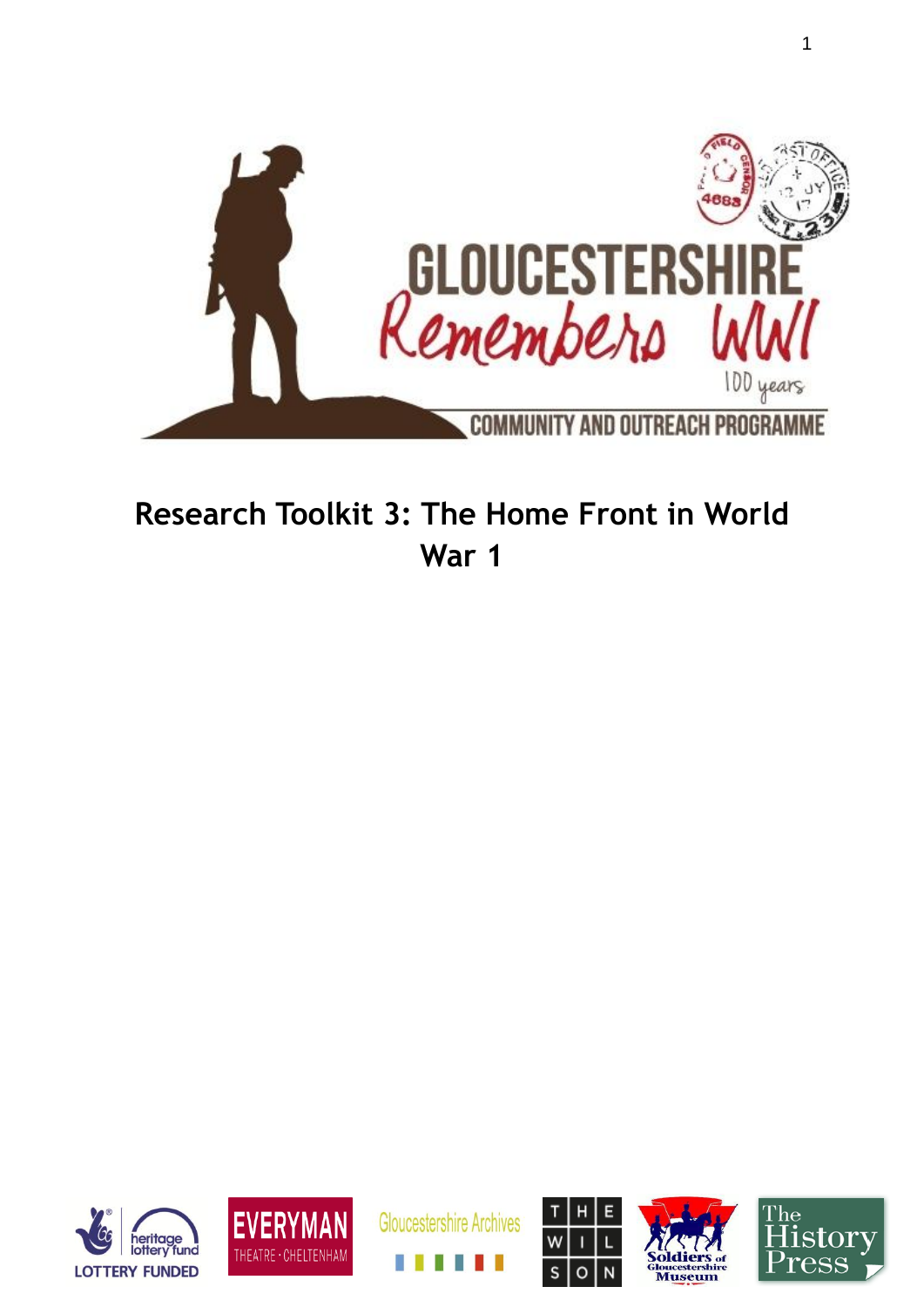# **Research Toolkit 3: The Home Front in World War 1 (WW1)**

This Research Toolkit has been developed by Gloucestershire Archives [\(www.gloucestershire.gov.uk/archives\)](http://www.gloucestershire.gov.uk/archives). It will help you to find out how WW1 affected Gloucestershire and what life was like in different parts of the county on the 'Home Front'. Given the wide-ranging nature of the subject, the toolkit is organised into three sections:

- **General Sources** such as official records, newspapers, & others **(pages 4-9)**
- **Resources that will help you to research people and places** such as business records, trade directories, school records, and personal diaries and correspondence **(pages 9-13)**
- **Resources that will help you to research particular themes** such as VAD Hospitals, Conscription, Conscientious Objectors, Rationing, Industry, Agriculture, Social Life, Refugees, and Running the Home **(pages 13-27)**

Each section contains information on the sort of records you might need to look at, what you might find in them and how you can find these records. When searching any online catalogue it is worth trying variants on the term 'First World War' (such as 'Great War', 'WW1', 'WWI', or even simply 'War' because people creating documents during WW1 did not know there would be another global conflict).

Through this and other toolkits available to download at [www.gloucestershire.gov.uk/archives/WW1/resources,](http://www.gloucestershire.gov.uk/archives/WW1/resources) the Gloucestershire Remembers WW1 Project [\(www.glosremembers.co.uk\)](http://www.glosremembers.co.uk/) is enabling people to learn more about soldiers from the county who served in WW1 and the impact that the war had on local areas throughout the county. If you or an organisation in your area are undertaking research or any other commemorative activities for WW1 please let us know. If you would like to develop your research into a larger project see the **Next Steps** section on **page 28**.

# **Share what you find**

The Gloucestershire Remembers WW1 Project is committed to sharing information commemorating any aspect of the impact of WW1 in the county. You can share what you've found with us by adding it directly to the Glos Remembers Facebook [\(www.facebook.com/GlosWWI\)](http://www.facebook.com/GlosWWI), Twitter page [\(https://twitter.com/GlosWWI\)](https://twitter.com/GlosWWI), or send it to us at [archives@gloucestershire.gov.uk](mailto:archives@gloucestershire.gov.uk) or Gloucestershire Archives, Clarence Row, Alvin Street, Gloucester, GL1 3DW.

## **Preserve what you find**

As part of the Gloucestershire Remembers WW1 Project, Gloucestershire Archives would like to preserve original material and information about any aspect of WW1 and Gloucestershire as a legacy for future generations. Please contact [archives@gloucestershire.gov.uk](mailto:archives@gloucestershire.gov.uk) or write to Gloucestershire Archives, Clarence Row, Alvin Street, Gloucester, GL1 3DW if you have original documents concerning WW1 or research or research notes that you would like to donate to the archives.











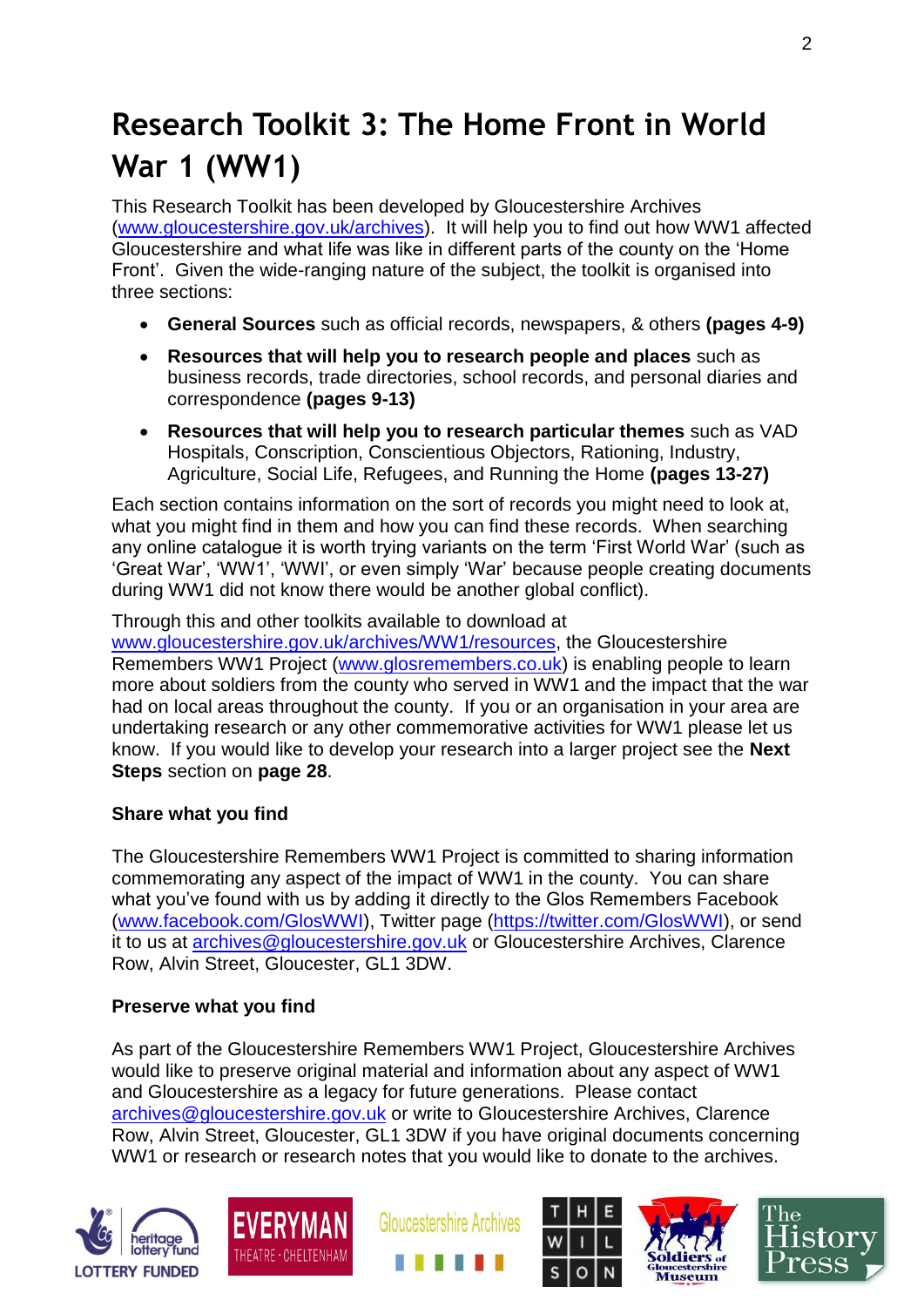# **Background to life on the 'Home Front'**

The 'Home Front' is the informal term that describes the civilian population or the civilian activities of a country at war. It came into general use in WW2, but has since been applied to everyday life in Britain during WW1.

Upon the outbreak of WW1, despite the fact that there was some domestic unrest in the UK – notably amongst the labour and suffrage movements – the population rapidly rallied to the national cause. The UK Liberal government (led by Herbert Henry Asquith) believed that, in order to maintain a stable and functioning country, it was necessary to continue society in the same way as before the war. They believed that any change in normal day-to-day behaviour would damage morale and be a victory for the enemy. However, on 8 August, the government did introduce the Defence of the Realm Act (DORA) (**see page 5 below**).

However as the war progressed, things changed dramatically. In May 1915, a combination of the dissatisfaction at the handling of the war, a crisis in the munitions industry, and the failed Gallipoli campaign caused a split in the cabinet. In order to stay in power, Asquith formed a coalition government with the Conservatives (under their leader Andrew Bonar Law). The coalition was fraught with internal tensions and in December 1916, the Conservatives withdrew their support, forcing Asquith to resign. The popular Minister for Munitions, David Lloyd George became Prime Minister at the head of a new coalition government made up of mainly Conservatives with a Liberal minority.

Although a Liberal, Lloyd-George was a staunch supporter of the war and he immediately dropped the 'business as usual' attitude, replacing it with one of 'total war'. He was an effective organiser and knew what it would take to win the war. This led to legislation for conscription and food rationing that ultimately paved the way to victory, albeit at the cost of the government starting to intervene in everyday life to an extent that had never occurred before.

## **Where can I find out more information?**

The best sources for finding out about politics and the role of government in WW1 are published sources, such as general histories of the war and biographies of the main players (Asquith, Lloyd George, Churchill, etc).

Newspapers **(see pages 7-8)** are an excellent source of the day-to-day reporting of events. Some of the national newspapers can be accessed via the internet. The Times Digital Archive is available free of charge from Gloucestershire County Council's Virtual Reference Library [\(http://www.gloucestershire.gov.uk/libraries/vrl\)](http://www.gloucestershire.gov.uk/libraries/vrl). A guide to local Gloucestershire newspapers can be found here: [http://www.gloucestershire.gov.uk/archives/CHttpHandler.ashx?id=24402&p=0.](http://www.gloucestershire.gov.uk/archives/CHttpHandler.ashx?id=24402&p=0) See also **Appendix 1: Gloucestershire Newspapers during WW1** on **pages 28-30.**











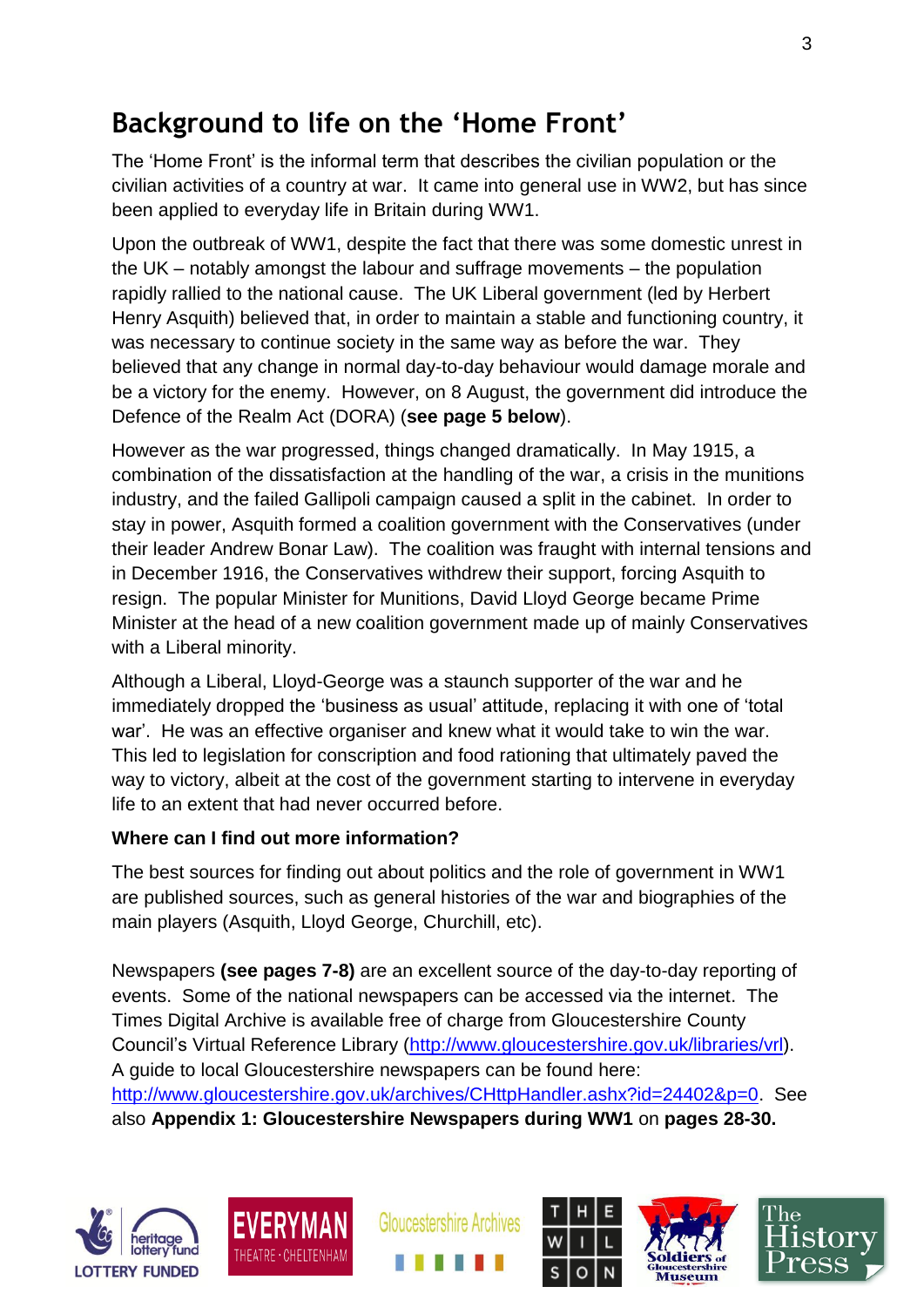# **How can I access the resources mentioned in this toolkit?**

Access to Gloucestershire Archives and the documents there is free but please note that there is a charge for using the onsite car park. Access to the Ancestry and Find My Past websites is also free at the [Gloucestershire Family History Society](http://gfhs.org.uk/the-family-history-centre/)  [Resource Centre,](http://gfhs.org.uk/the-family-history-centre/) although the same car parking charge applies.

Some of the original resources at Gloucestershire Archives have access restrictions for data protection reasons. It will usually be possible for you to see these items, but you may be asked to sign an agreement about sharing information from them.

The online resources listed are all available to view. Searches of the databases on the Ancestry [\(www.ancestry.co.uk\)](http://www.ancestry.co.uk/) and Find My Past [\(www.findmypast.co.uk\)](http://www.findmypast.co.uk/) are free, however if you access the websites from home you may be asked to pay a fee or set up a free trial with them in order to view their images of original records. However, if you access the Ancestry and Find My Past websites from Gloucestershire Archives or libraries around the county you will be able to view the images of original documents on them for free.

# **1. General Sources**

# **Official Records**

These comprise records generated by the following:

- County Council
- District and Rural District Councils
- Parish Councils
- Boards of Guardians
- Quarter Sessions (primarily records of the Police)
- Petty Sessions
- Coroner's Records

More information on District Councils, Police Records, the Quarter Sessions, Petty Sessions and Coroner's records can be found in Gloucestershire Archives' [\(http://www.gloucestershire.gov.uk/archives/article/114368/Archives-research](http://www.gloucestershire.gov.uk/archives/article/114368/Archives-research-guides)[guides\)](http://www.gloucestershire.gov.uk/archives/article/114368/Archives-research-guides).

All of the above records can be found by searching Gloucestershire Archives' online catalogue:

[http://ww3.gloucestershire.gov.uk/DServe/DServe.exe?dsqApp=Archive&dsqCmd=In](http://ww3.gloucestershire.gov.uk/DServe/DServe.exe?dsqApp=Archive&dsqCmd=Index.tcl) [dex.tcl.](http://ww3.gloucestershire.gov.uk/DServe/DServe.exe?dsqApp=Archive&dsqCmd=Index.tcl)

# **County, District and Rural District, and Parish Council Records**

The records of the councils include everyday matters, such as council finance, local elections, planning, highways, rating, medical issues and disease control, etc. They











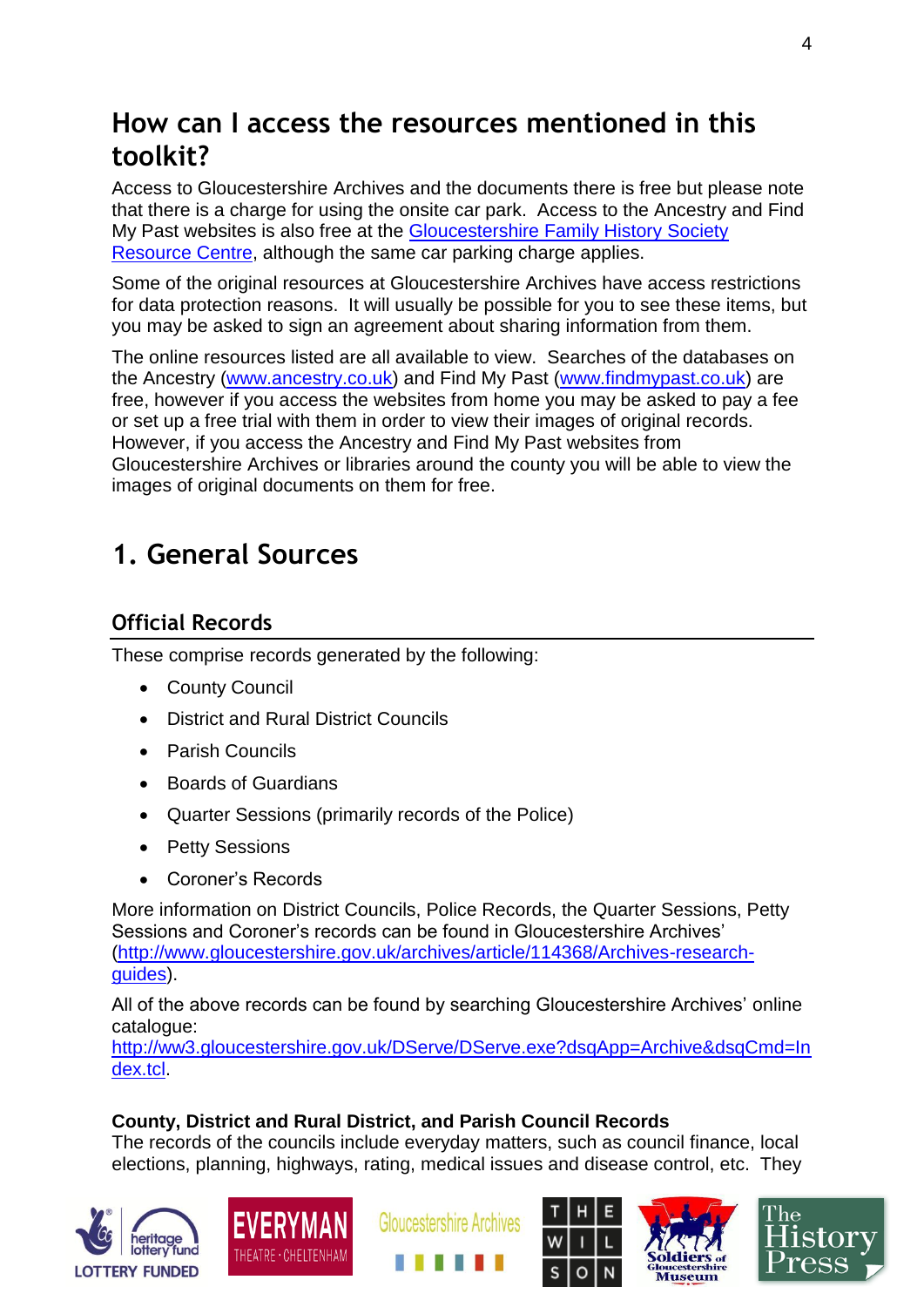also include war-related material and its imposition on the population. Records of council meetings are contained within council minute books (which are chronological in order) while other records are held under various departmental records.

As well as administering the county in the normal way, it was the responsibility of the councils to put in place directives from national government, including forming War Tribunals for military service (see the section on **Conscientious Objectors** on **pages 15-6**), creating war committees – notably the range of sub-committees created to improve agricultural production – as well as undertaking the day-to-day running of their respective concerns.

The first piece of wartime legislation that was enacted was the Alien Restriction Act, which required every 'alien' (or non-UK citizen) aged over 16 to register with the police. This was primarily intended to help solve the problem of spies but, for the first time in history, it gave the government some reasonably accurate information concerning migrants in terms of numbers, their places of residence, occupations and race.

This was followed by the Defence of the Realm Act (DORA), which granted the government wide-ranging powers to requisition buildings or land for the war effort, to make regulations creating criminal offences and to censor the written and spoken word. The Act was responsible for introducing some long-standing regulations, familiar to us today, most notably the introduction of British Summer Time (1916) and the restriction in pub opening hours, notably the afternoon closure. Records generated by DORA can mainly be found in Official Records. A copy of DORA can be found here:

[www.nationalarchives.gov.uk/pathways/firstworldwar/first\\_world\\_war/p\\_defence.htm.](http://www.nationalarchives.gov.uk/pathways/firstworldwar/first_world_war/p_defence.htm) A summary of it can be found here: [http://revisionworld.co.uk/gcse](http://revisionworld.co.uk/gcse-revision/history/world-history/world-war-one-1914-1918/dora-defence-realm-act)[revision/history/world-history/world-war-one-1914-1918/dora-defence-realm-act](http://revisionworld.co.uk/gcse-revision/history/world-history/world-war-one-1914-1918/dora-defence-realm-act) .

The DORA was followed by the National Registration Act 1915. The Act required a register of every adult in the country between the ages of 15 and 65 to be created. It was administered by the Registrar General who acted under the direction of the Local Government Board. The local authorities (metropolitan and municipal boroughs and all urban and rural districts) were the local registration authorities. On Registration Day (15 August 1915 and annually thereafter until 1919), everyone within the specified age group had to complete a form giving their name, age, nationality, marital status and employment details. The reason for the Act was that it supplied manpower statistics and also enabled the military authorities to discriminate between persons who should be called up for military service (the so-called 'shirkers' and 'slackers') and those who should be retained in civil employment for the national interest. The register was a key feature in identifying the men required for industrial 'reserved occupations', but also enabled the government to look to the future with regards to the supply of men to the military.











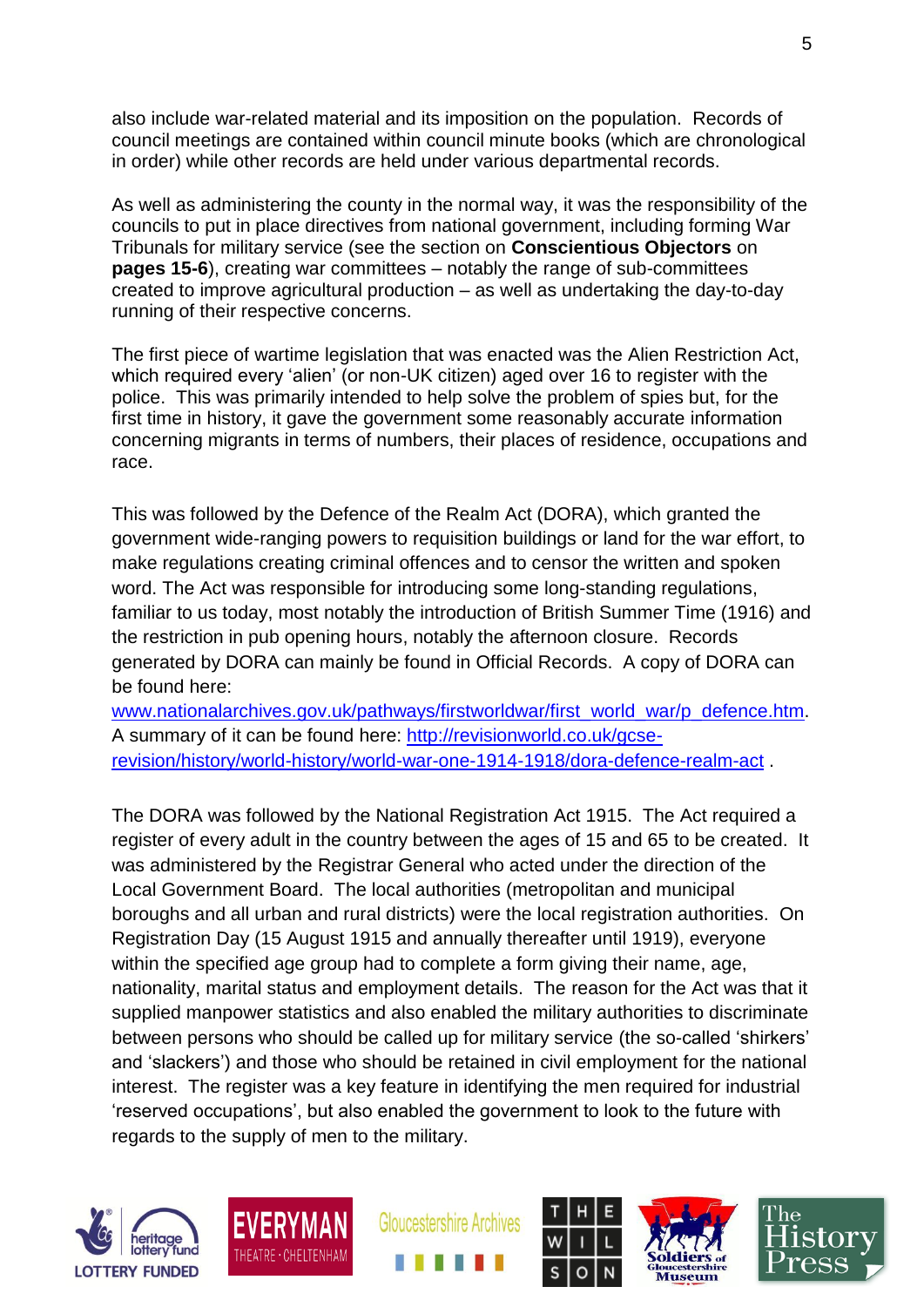Sadly, few local returns have survived. The National Register information is mostly held at the National Archives in London, but some records were retained locally, although they are somewhat piecemeal in nature, such as isolated movement registers (indicating the movement of workers in and out of local areas) and enumerators' books.

Useful Gloucestershire Archives reference numbers for official records are:

- **GBR** Gloucester Borough Records
- **CBR** Cheltenham Borough Records
- **TBR** Tewkesbury Borough Records
- **DA** District Council and Rural District Council Records
- **C/CWA/M** War Agricultural Executive Committee and sub-committee minutes 1916-1920
- **D4175/3** National registration cards
- **DA26/226/1** Dursley Rural District Council Register of Arrivals, 1915

# **The Boards of Guardians' Records**

The Boards of Guardians were the organisations responsible for looking after the county's poor, a role which they continued to undertake until 1934. The Boards of Guardians' records include minute books, workhouse registers, rate books and registers of those receiving financial assistance.

Additional information on these records can be found in Gloucestershire Archives' Boards of Guardians' research guide: [http://www.gloucestershire.gov.uk/archives/CHttpHandler.ashx?id=58234&p=0.](http://www.gloucestershire.gov.uk/archives/CHttpHandler.ashx?id=58234&p=0)

# **Quarter Sessions, Petty Sessions, and Police Records**

The Quarter Sessions ran the county's judiciary and some administrative functions but were also responsible for the operation and administration of Gloucestershire Constabulary. For WW1, these records contain Alien Restriction Orders issued by the Chief Constable (Gloucestershire Archives Reference Number: Q/Y/2/2/5)

The Petty Sessions dealt with licensing of alehouses, highways, appeals against poor rates, adoptions, and minor crimes (usually those which carried up to a 2 year sentence). The Petty Sessions Courts can include information relating to prosecution of offenders brought under the Defence of the Realm Act and such things as rationing offenses. They are arranged by the location of the Court and then chronologically so searching them can be time consuming. They generally contain little information other than the name of the offender, details of the offence and the sentence imposed.

Police records include registers with details of the composition and size of the force and individual personnel records of officers. Unfortunately station diaries for this period do not exist.











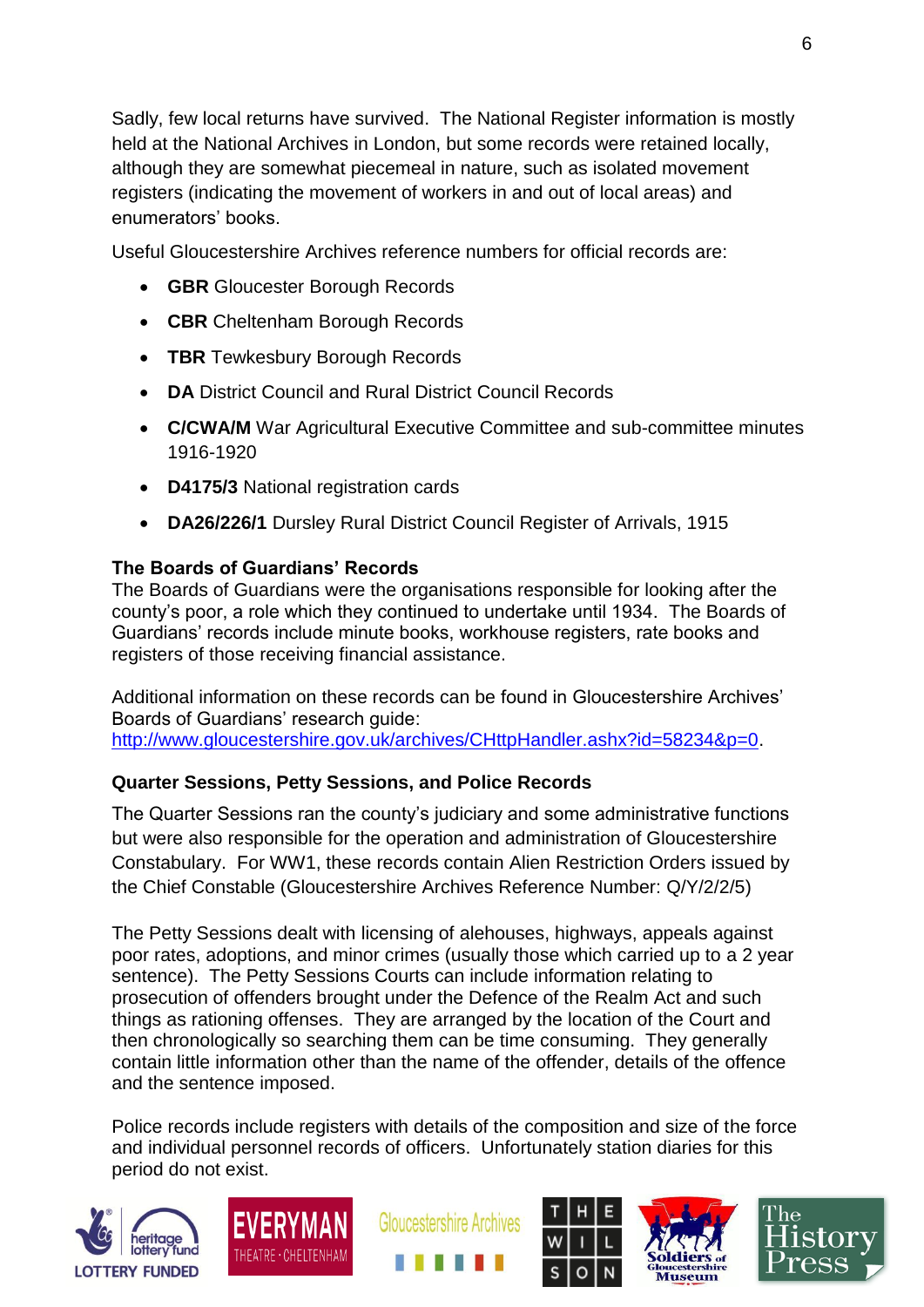Additional information on these records can be found in Gloucestershire Archives' research guides to:

Quarter Sessions

<http://www.gloucestershire.gov.uk/archives/CHttpHandler.ashx?id=56554&p=0>

Petty Sessions <http://www.gloucestershire.gov.uk/archives/CHttpHandler.ashx?id=56550&p=0>

Police Staff Records

<http://www.gloucestershire.gov.uk/archives/CHttpHandler.ashx?id=56551&p=0>

#### **Coroners' Records**

Coroner's records can be an excellent source of information and usually include registers of inquests and/or inquest files which give name(s) of the deceased, a cause of death and the official verdict. These can be useful in, for example, military aircraft crashes, bodies washed ashore along the estuary and also deaths at military camps and training establishments.

The office of Coroner was, like the Quarter Sessions, part of the network of royal officials responsible for administering the law throughout the country. The coroner's primary duty was to protect the crown's financial and property interests in criminal proceedings but they were also charged with enquiring into unexpected deaths to determine the cause. To investigate a death, the coroner would generally appoint a jury, which was able to call witnesses to an inquest to give evidence and then decide a verdict (i.e. death by natural causes, accidental death, murder, etc, etc). As well as the general public, the coroner would also investigate the deaths of serving members of the armed forces who died within the coroner's jurisdiction.

Additional information on these records can be found in Gloucestershire Archives' research guide to Coroners' Records: <http://www.gloucestershire.gov.uk/archives/CHttpHandler.ashx?id=56576&p=0>

# **Newspapers**

Newspapers contain a wealth of material regarding everyday life, national and local politics, war news, plus local events, local services, entertainment and sport. They are also useful for finding information on local deaths and reports on coroner's inquests.

Newspapers were far more important than they are today because they were the main source of information and news for most people. Though newspapers were subject to government censorship, they were far more patriotic and acted far more responsibly than they do today when reporting military events, to the point where they were essentially self-regulating.

The most popular national papers of the period included: *The Times*, *The Daily Telegraph, The Daily Chronicle* and *The Morning Post*. Popular weekly newspapers











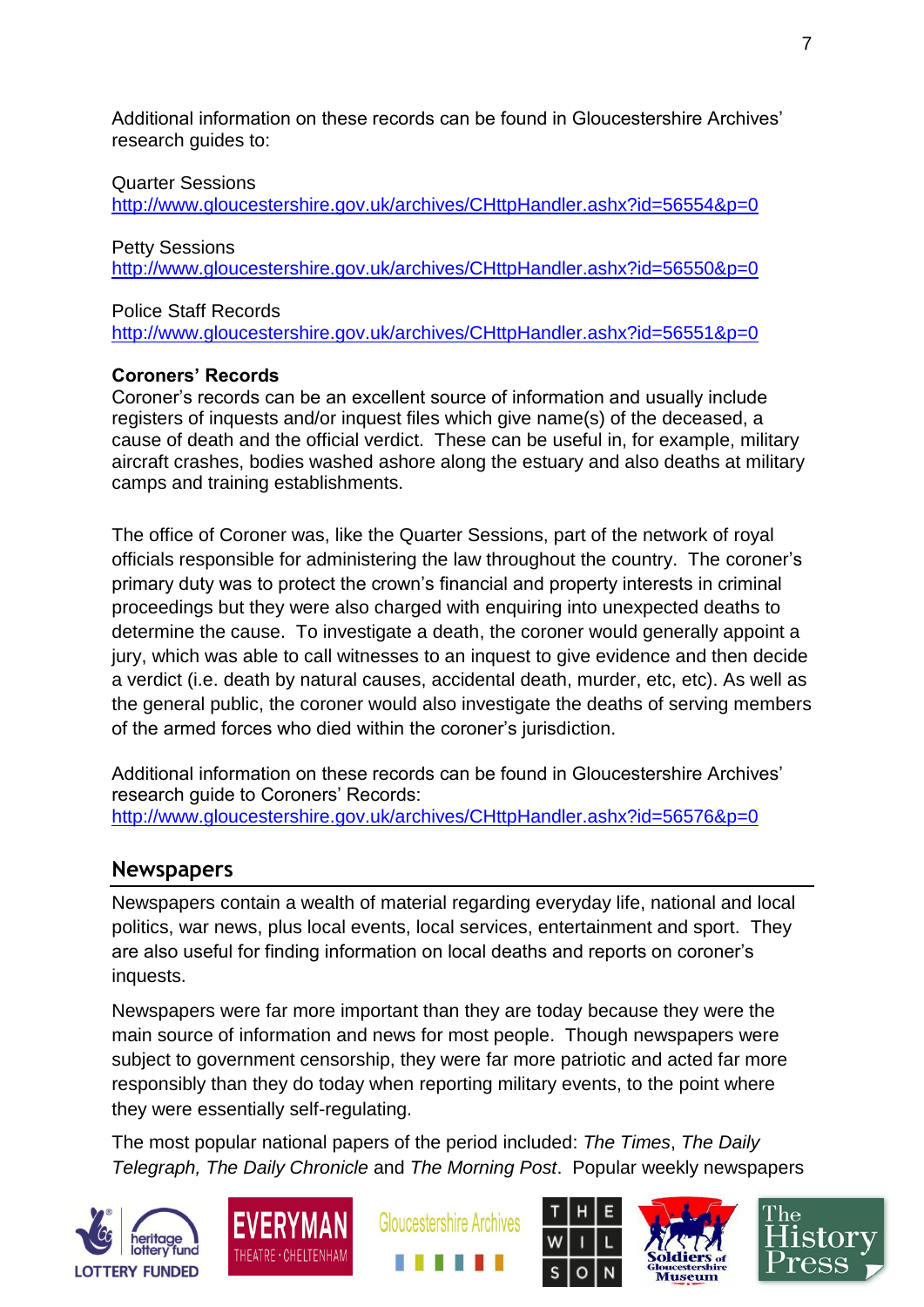included *The Graphic.* Local Gloucestershire newspapers included: *The Citizen, Gloucester Journal, Tewkesbury Weekly Record* and the *Cheltenham Chronicle & Gloucestershire Graphic*. For a full list see Appendix 1 on **pages 28-30**.

Some national newspapers can be accessed via their own internet archives. The Times Digital Archive is available free of charge from Gloucestershire County Council's Virtual Reference Library [\(http://www.gloucestershire.gov.uk/libraries/vrl\)](http://www.gloucestershire.gov.uk/libraries/vrl).

More information on newspapers can be found in the Gloucestershire Archives' Research Guide to Newspapers: <http://www.gloucestershire.gov.uk/archives/CHttpHandler.ashx?id=56545&p=0>

For a full list of Gloucestershire newspapers and where you can find them, please also see Gloucestershire Archives' Newspaper Handlist: <http://www.gloucestershire.gov.uk/archives/CHttpHandler.ashx?id=24402&p=0>

Useful Gloucestershire Archives reference numbers for Newspapers include:

**D2455/F3/7/3/7** Newscuttings concerning the progress of WW1

**D4180** Scrapbooks of First World War events, 1914-1919

**D4548/17** Gloucester Citizen's "Sunday War Edition" 1916

**RR79.9GS** Wilts and Gloucestershire Standard "War Special" Thursday 13th August 1914

**GAL** Cheltenham Chronicle and Gloucestershire Graphic, 1914-1918

# **Other Sources**

## **Archive Material**

One of the best sources for WW1 held at Gloucestershire Archives is a series of four scrapbooks of WW1 newspaper cuttings and pictures compiled by Mr F E Cardwell of Northampton and Cheltenham between 1914 and 1919. They are highly eclectic in nature and somewhat haphazardly complied, but are very informative and contain lots of newspaper photographs. These can be viewed at Gloucestershire Archives and are held under reference number **D4180**.

## **Published Material**

There is a lot of published material on the Home Front in Gloucestershire that can be used to research events and topics. For a list please see **Appendix 2** on **pages 30- 32**.





**Gloucestershire Archives** 



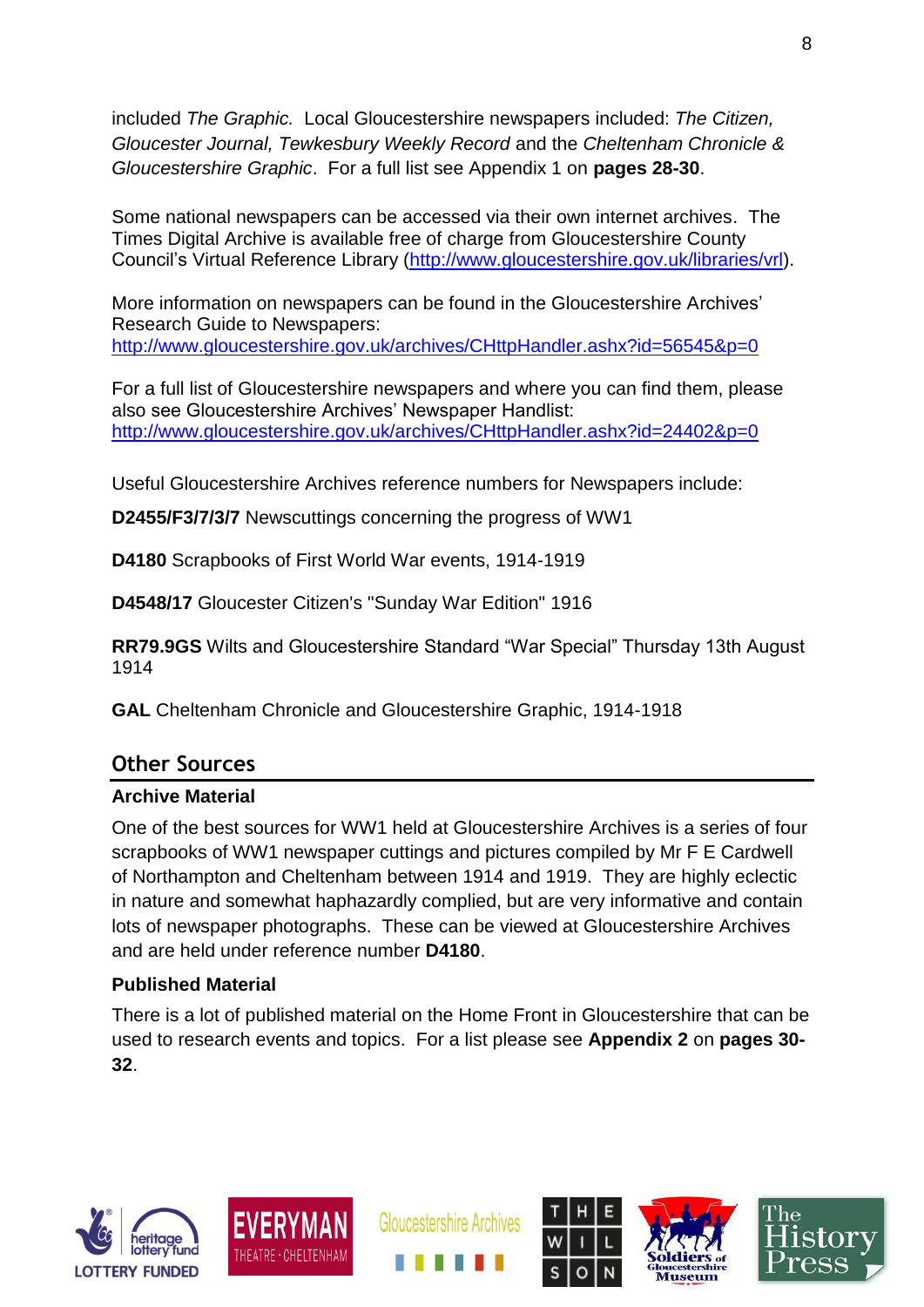## **Reminiscence and oral history**

Memories and stories that have been passed down in families and communities are powerful and important sources of information about our past. As such, they are valuable sources of information about WW1. Although memories of WW1 are now almost out of living memory, many still alive today will have grown up knowing parents and grandparents who lived through it. Speaking to people about memories that they may have heard about wartime (and its aftermath) is a valuable way of gathering information about the period. Such memories are usually unique insights and impressions into the wartime experience, even if they are by their very nature partial and short. If no one asks about memories and stories that may have been passed down then these unique impressions will be lost with the passage of time. When memories and stories can be told, they should be recorded (by whatever means possible), preserved, and shared.

# **2. Resources for researching people and places**

# **Business records**

Business records include a number of different types of business whose work covers the wartime period:

- Firms whose work was of national importance, such as the *Gloucester Railway Carriage & Wagon Company*, *H Martyn & Co Ltd*, and *Fielding & Platt Ltd*.
- Utility companies, such as local gas and water companies.
- Small local businesses, such as estate agents, breweries, chemists, shops

A major development in WW1 was the appearance of women in the workplace. When Britain declared war on Germany in August 1914 and men began joining up, women were called on to do work and take on roles that were outside their traditional gender roles – notably in the munitions industry (filling shells with explosives, although this was deemed unskilled labour) and in agriculture (see sections on **Industry** and **Agriculture** on **pages 19-22**).

Between 1914 and 1918, it is estimated that over two million women replaced men in employment, resulting in an increase in the proportion of women in total employment from 24 per cent in July 1914 to 37 per cent by November 1918. It also broke the traditional role of women as domestic servants and began to open up new careers.

As well as paid employment, women were also expected to run their homes as usual and were encouraged to take on other voluntary work – such as preparing bandages, knitting clothes and preparing hampers for soldiers on the front. All this was not without controversy, not least within the Suffragette movement, which essentially split over the issue. The mainstream faction, represented by Emmeline











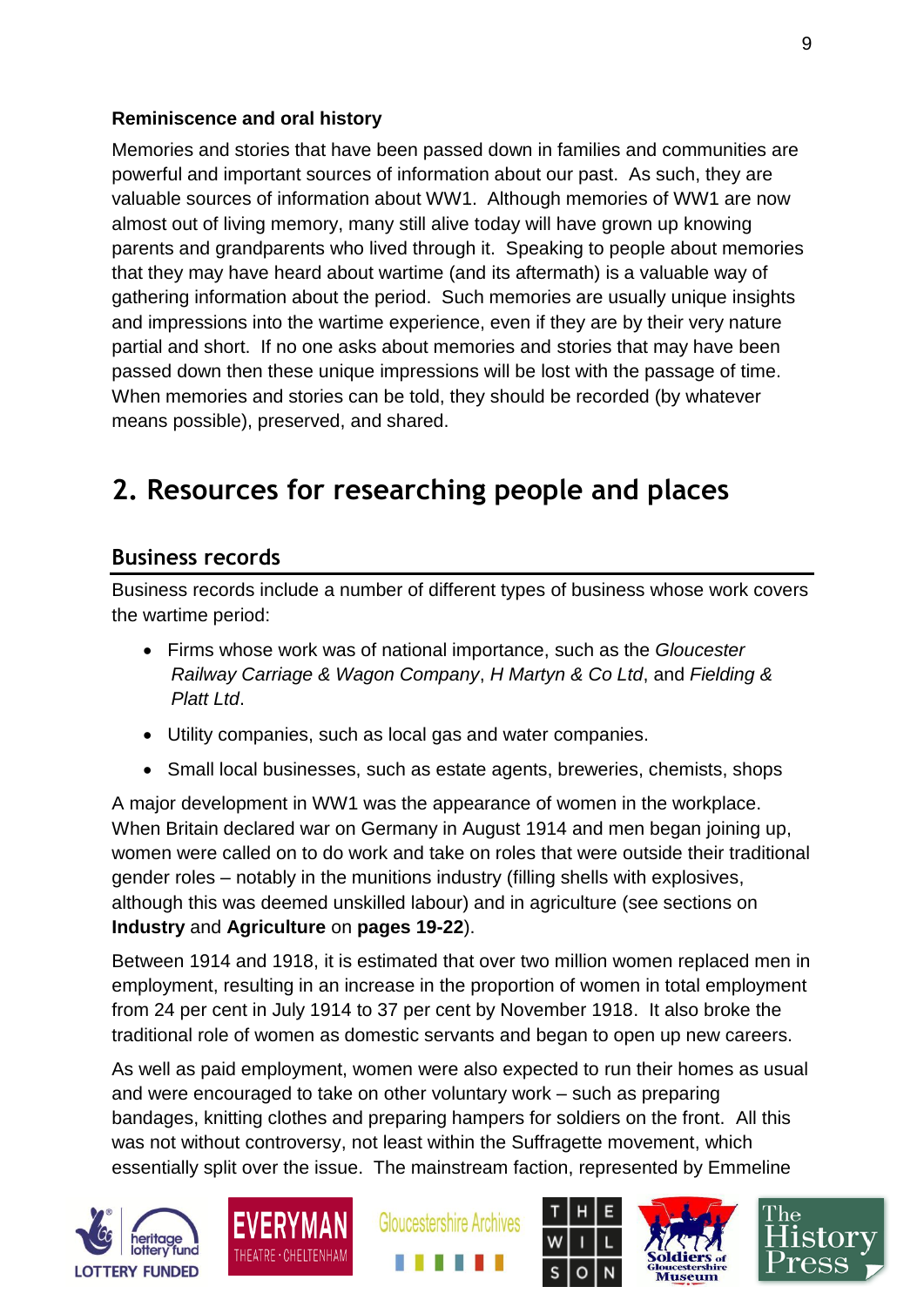and Christabel Pankhurst's 'Women's Social and Political Union' (WSPU) argued that undertaking such work was patriotic and would show that women were equally capable of doing men's work, thus helping to prove that women deserved the vote. The other more radical faction the 'Women's Suffrage Federation' (represented by Sylvia Pankhurst) decided that to continue to support the war effort would only damage their cause.

# **What will business records tell me?**

Many business records are financial in nature, but many can also include other material, including photographs, engineering drawings, circulars, newsletters and publicity material, correspondence, sales records (including things like records of medicines sold), etc. A few companies also retained staff records.

# **How can I find them?**

These records can be found at Gloucestershire Archives by searching for the name of the company in the online catalogue:

[http://ww3.gloucestershire.gov.uk/DServe/DServe.exe?dsqApp=Archive&dsqCmd=In](http://ww3.gloucestershire.gov.uk/DServe/DServe.exe?dsqApp=Archive&dsqCmd=Index.tcl) [dex.tcl](http://ww3.gloucestershire.gov.uk/DServe/DServe.exe?dsqApp=Archive&dsqCmd=Index.tcl)

**Trade Directories** (**see below**) and (**Newspapers** (see **pages 7-8** and **Appendix 1** on **pages 28-30**) are very useful sources of information on and advertisements for for local companies.

Useful Gloucestershire Archives reference numbers for businesses include:

**D7338** Fielding and Platt Ltd

**D4791**Gloucester Railway Carriage and Wagon Co.

**D5922** H H Martyn and Co

**D2752** Walwins of Gloucester

**D2299** Bruton Knowles & Co, Gloucester

**D3085** Kell & Co. of Gloucester, Ironfounders

**D4187** Cheltenham Waterworks Company

**D2879** Stroud Gas Light and Coke Company

# **Trade Directories**

Trade Directories are similar to the modern 'Yellow Pages' and comprise lists of private residents and local businesses. The latter are usually included in a section grouped by trade but also feature in the street listings. These directories also carry adverts for local companies.

# **What will trade directories tell me?**

Trade directories can provide useful information on where people lived and the location of businesses.











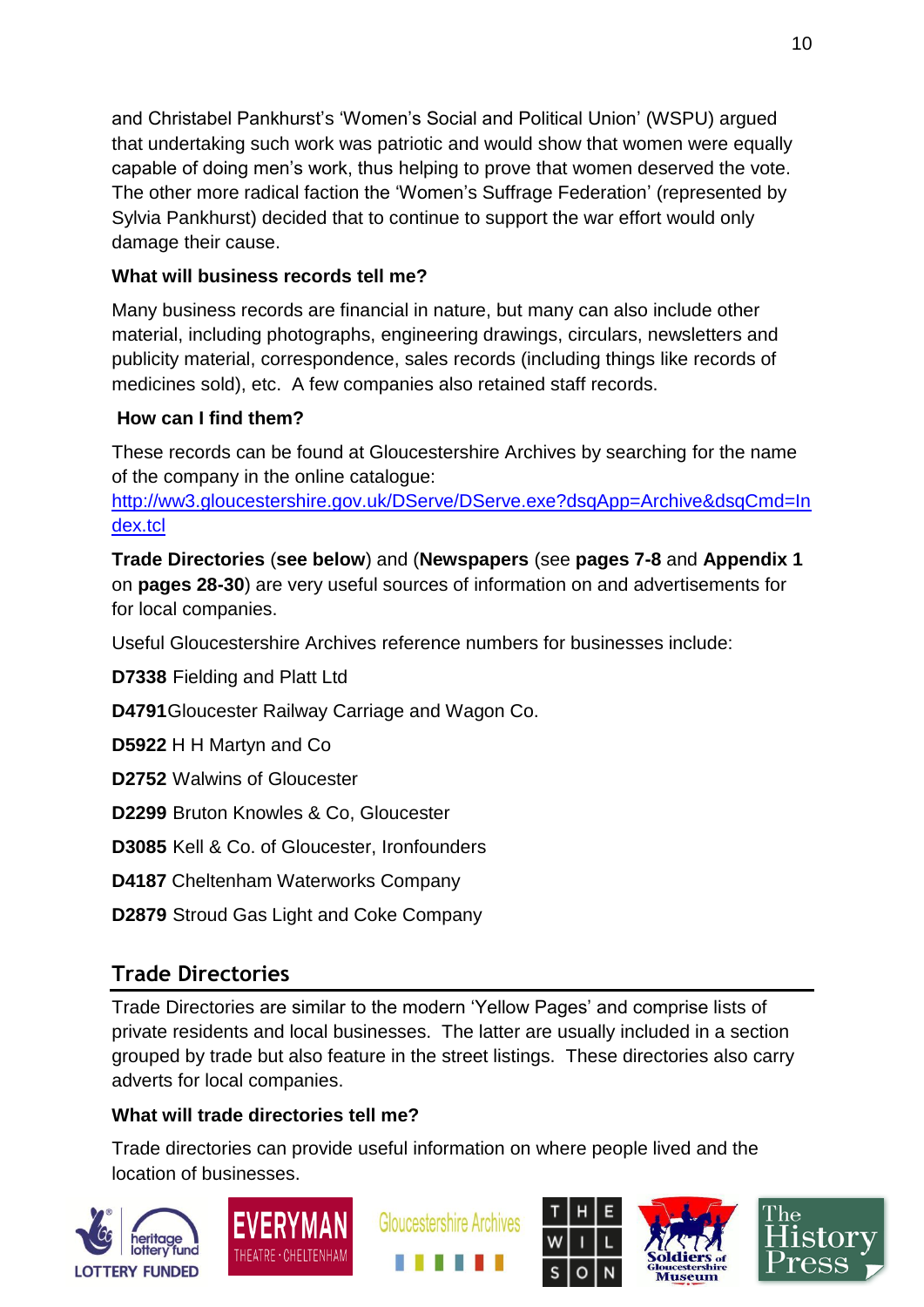## **How can I find them?**

Some trade directories can be found online via the University of Leicester's Historical Directories website: [http://www2.le.ac.uk/library/find/specialcollections/specialcollections/historical](http://www2.le.ac.uk/library/find/specialcollections/specialcollections/historical-directories)[directories](http://www2.le.ac.uk/library/find/specialcollections/specialcollections/historical-directories) or via their Historical Directories Collection: <http://cdm16445.contentdm.oclc.org/cdm/landingpage/collection/p16445coll4>

A wide selection of trade directories for the county can be found at Gloucestershire Archives and at the various Library Local Studies Centres.

# **School Records**

School records such as School Log Books and Admission registers can be useful in researching the Home Front in several ways.

# **School Log Books**

Head teachers were required to keep a log book or day-to-day record of events in their school from 1862 onwards. The amount of information recorded does vary according to individual head teachers and some log books are much fuller in their daily entries than others.

Log books can include information about pupil attendance and factors which affected attendance, such as extreme weather (especially heavy snowfalls, rain and flooding), local epidemics of measles or mumps, or children helping with the harvest. They also record visits of inspectors, school timetables, subjects taught, building problems (e.g. coal shortages), celebratory events, and movements or issues with the teaching staff.

In addition, they frequently include the names of staff and ex-pupils who joined up and went to fight in WW1. There are many instances where a head has noted the names of people connected with the school who were killed, wounded, taken prisoner or who received awards for bravery. Occasionally ex-pupils returned to their school to talk to staff and children.

Another important aspect of log books is that they often record instances where school children were released for war work, which could include local agricultural work, shipping and/or dockside work and official government sponsored work (such as collecting horse chestnuts for the munitions industry or collecting blackberries to make jam for the forces).

Interesting Gloucestershire Archives reference numbers for School log books include:

**S154/14/3** Archdeacon Street Boys' School, Gloucester Log book (re: rationing) **S15/1/3** Ampney Crucis School log book (re: horse-chestnut collecting)











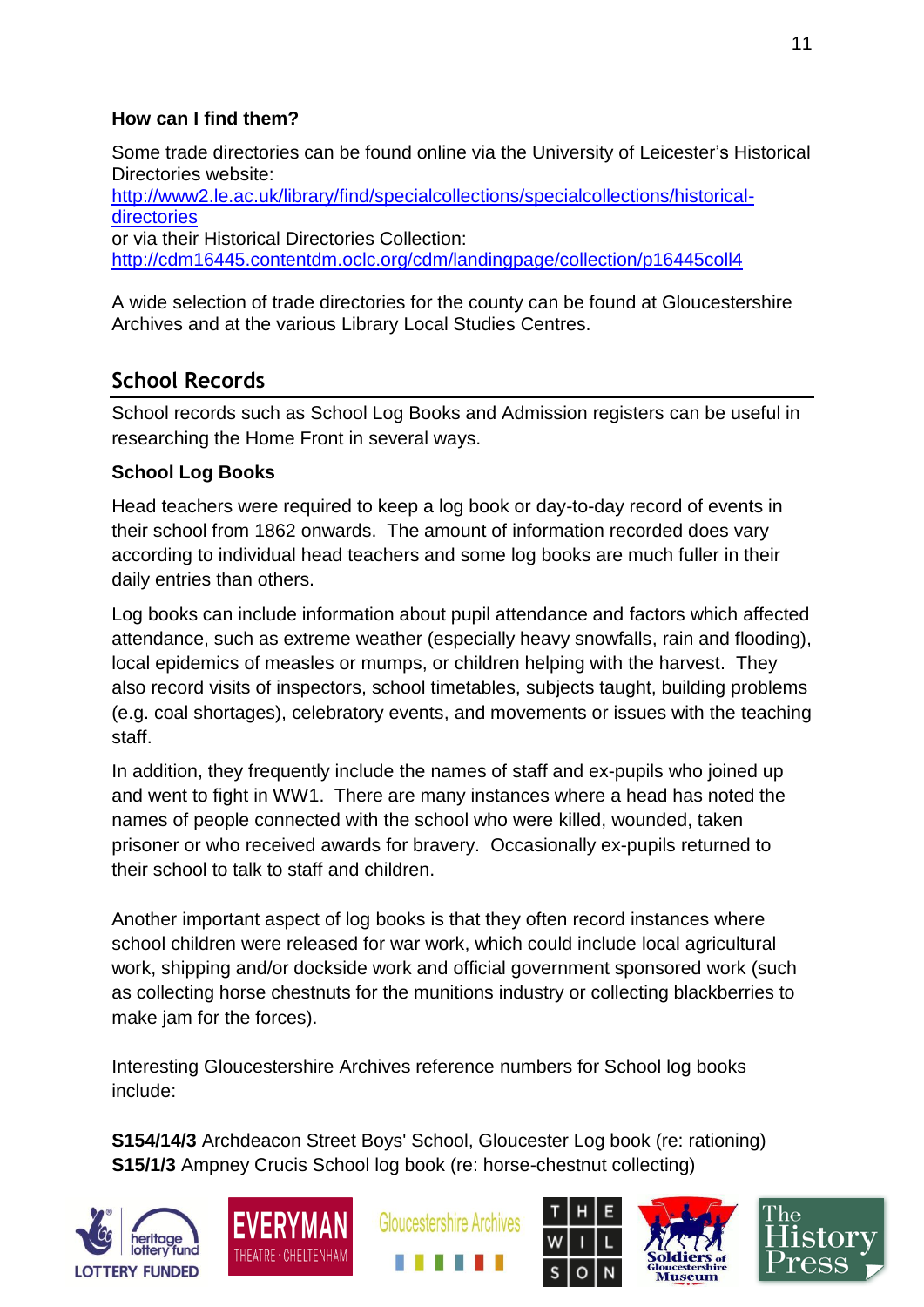**S27/1** Aston-sub-Edge School Log book (re: blackberry picking) **S78/6/1/2** Christchurch School, Cheltenham (re: ex-pupils returning to visit as soldiers)

# **Admission registers**

Admission registers record when children entered and left a school. They are excellent sources for tracing families in villages and parishes. Admission registers can also help to map the arrival of refugees into an area. In WW1, refugees mainly came to the county from Belgium.

# **How can I find school records?**

School records are identified by the name of the village in rural areas or where there was more than one school (i.e. in towns) by the name of the school. They can be found at Gloucestershire Archives by searching the online catalogue: [http://ww3.gloucestershire.gov.uk/DServe/DServe.exe?dsqApp=Archive&dsqCmd=In](http://ww3.gloucestershire.gov.uk/DServe/DServe.exe?dsqApp=Archive&dsqCmd=Index.tcl) [dex.tcl](http://ww3.gloucestershire.gov.uk/DServe/DServe.exe?dsqApp=Archive&dsqCmd=Index.tcl)

# **Personal Diaries & Correspondence**

This is an extensive group of records that are among the best sources for information about the Home Front (and also the front line). They are useful because they often cover a wide range of social issues and can be generated by different social classes. They therefore provide different perspectives on the same issues, such as rationing. Many cover the entire wartime period.

# **What will personal diaries and correspondence tell me?**

In addition to personal details, these records frequently record items of national and local interest, often in a wonderfully eclectic manner. They can also include the experiences of war written by serving personnel. However, correspondence between the troops and their families was subject to censorship. So, while letters to the front are often quite detailed, letters and postcards sent home by the troops contain far less useful information, many being simple postcards with pre-printed replies that were either crossed out or left visible.

# **How can I find them?**

This class of records can be much harder to identify as they were generally deposited in archives as individual documents or part of larger family collections.

Any diary or correspondence from the WW1period can potentially contain useful material.

The best way to locate these records is to undertake a surname search of Gloucestershire Archives' online catalogue:

[http://ww3.gloucestershire.gov.uk/DServe/DServe.exe?dsqApp=Archive&dsqCmd=In](http://ww3.gloucestershire.gov.uk/DServe/DServe.exe?dsqApp=Archive&dsqCmd=Index.tcl) [dex.tcl](http://ww3.gloucestershire.gov.uk/DServe/DServe.exe?dsqApp=Archive&dsqCmd=Index.tcl)









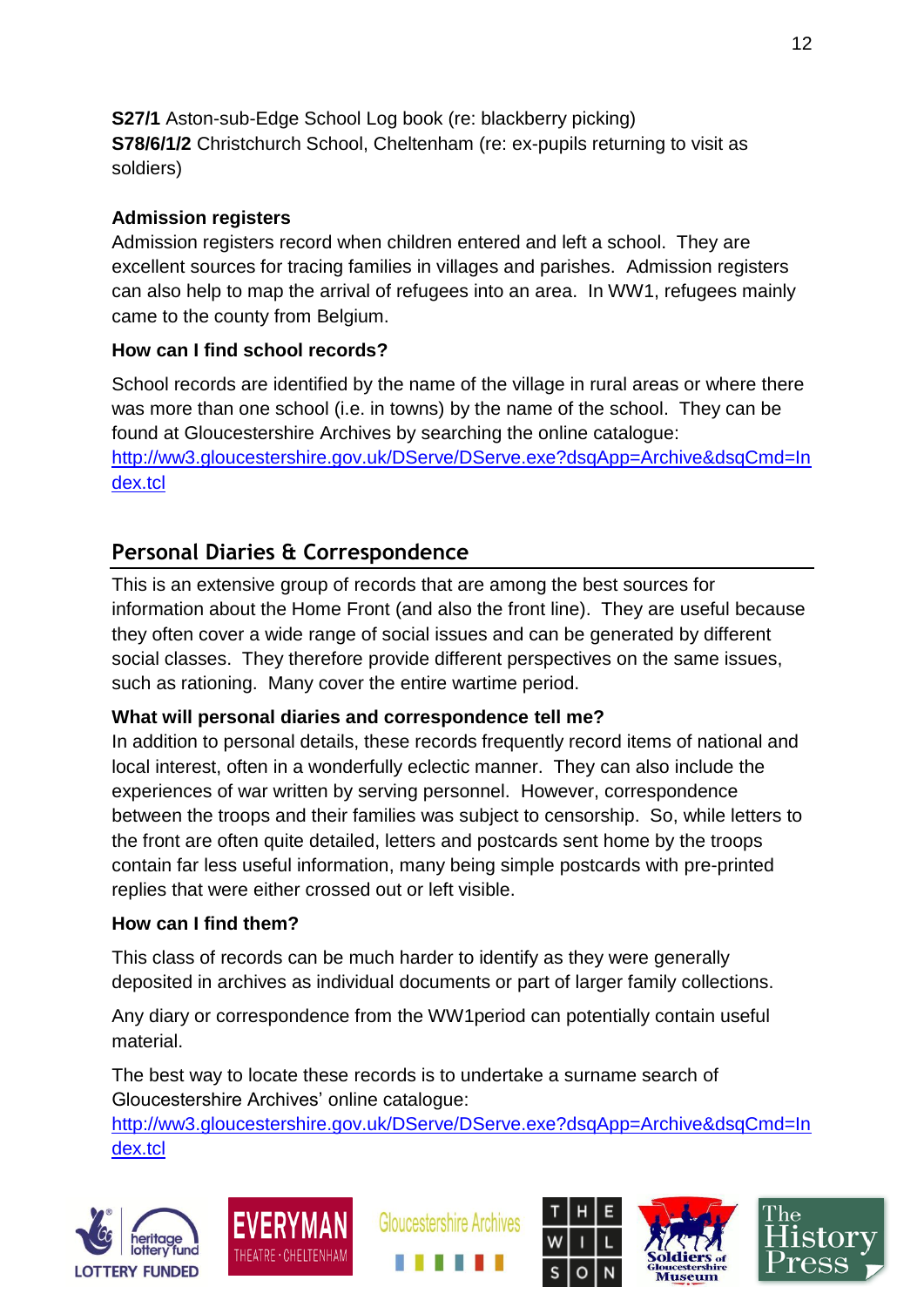Interesting Gloucestershire Archives reference numbers for WW1 diaries and correspondence include:

**D3981**Diaries of William Thomas Swift of Churchdown, schoolteacher

**D1571/F886** Correspondence to Thomas Sotheron regarding citation of A. Sotheron-Estcourt for gallantry in 1918

**D1799/C163** Letters to and from Rev W Blathwayt of Dyrham from parishioners on active service

**D5130/9** Diaries of Dorothy Daubney, working as a ward nurse in WW1

**D4500/1/13/2** Appointments diaries of Frances Cadwallader, 1914-1916, 1918

**D37/1** Correspondence of Maynard Colchester – Wemyss with King of Siam, 1913- 1925

**D4761/6** Letters describing air raids on London during World War I

**P154/14 MI 4/3** Parish magazine of Gloucester St Michael's Parish with copies of letters sent to soldiers and sailors at war

# **3. Resources for researching particular themes**

# **Voluntary Aid Detachment (VAD) Hospitals**

# **Background**

As the war progressed there was a need for more hospitals to care for wounded soldiers. The Red Cross set up a large number of Voluntary Aid (VA) hospitals across the UK, of which there were about 30 in Gloucestershire. Many of these hospitals were based in large residential houses loaned to the Red Cross by their owners, while others were set up in public buildings (including church halls, community centres – one was even set up in the main grandstand at Cheltenham racecourse).

The hospitals were run by Voluntary Aid Detachments (VAD), which was a voluntary organisation founded in 1909 to provide field nursing services, mainly in hospitals, in the UK and other countries in the British Empire. During the war there were around 65 VADs established in Gloucestershire alone.

# **Where can I find out more information?**

Only one set of records from the VA hospitals in Gloucestershire is known to survive. These records are of the Leckhampton VA Hospital (Glos. 42). They mostly comprise photographs of patients taken by fellow patients and also by nurses. The records can be found at Gloucestershire Archives under the collection reference **D10203 (Leckhampton Court Red Cross Hospital)**.











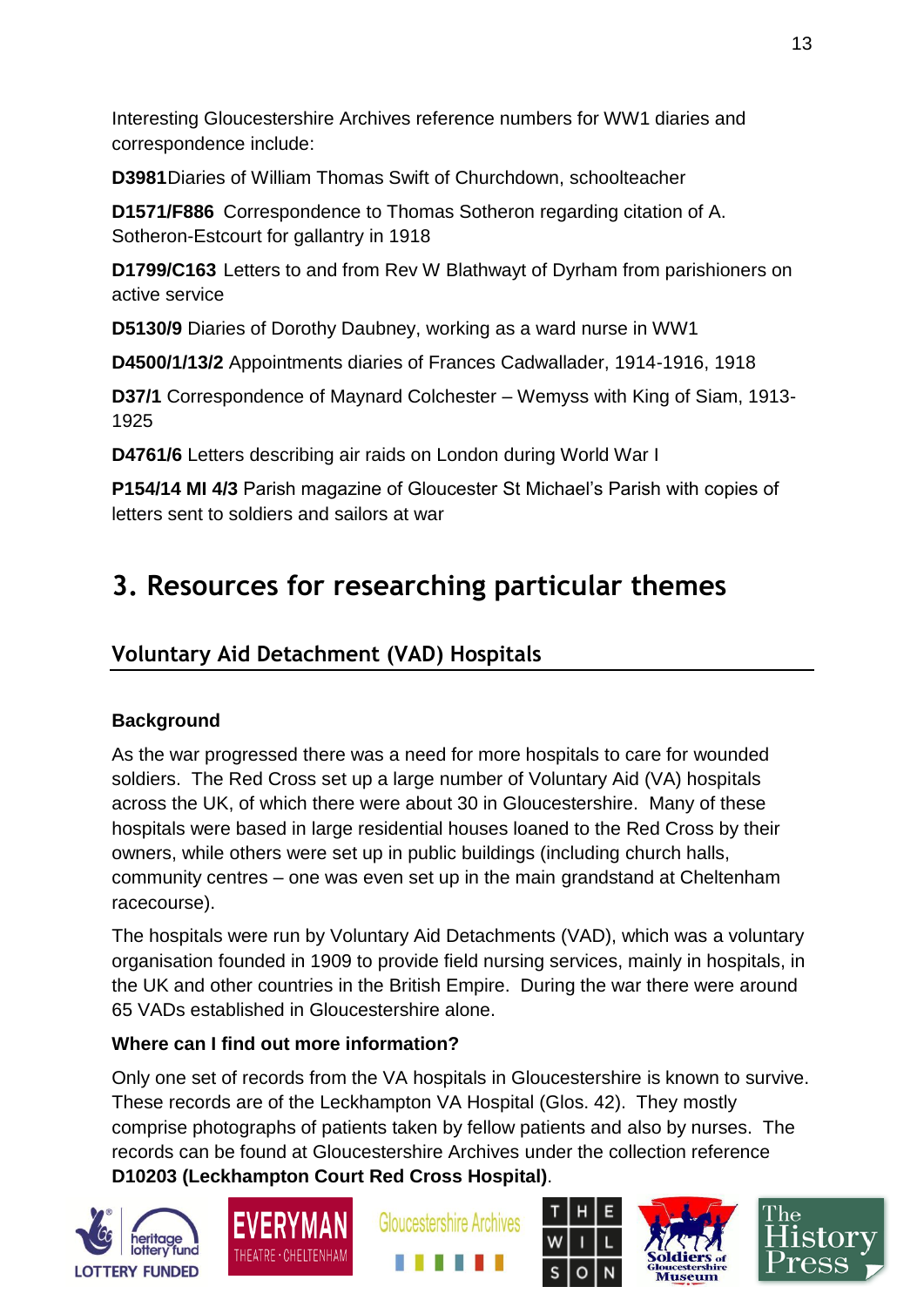The Red Cross published a series of annual reports on the work of the VA Hospitals during the war under the title 'The Red Cross in Gloucestershire'. In addition, at the end of the war they published a summary volume. These publications are held at Gloucestershire Archives (**reference number JQ11.1** (**'The Red Cross in Gloucestershire')**.

A good summary of the Gloucestershire VA hospitals can be found online here: [www.angelfire.com/az/garethknight/redcross/glosva.html](http://www.angelfire.com/az/garethknight/redcross/glosva.html) Background information on the role of the Red Cross can be found here: [www.redcross.org.uk/About-us/Who-we-are/Museums-and-archives/Historical](http://www.redcross.org.uk/About-us/Who-we-are/Museums-and-archives/Historical-factsheets/Nurses-and-hospitals)[factsheets/Nurses-and-hospitals](http://www.redcross.org.uk/About-us/Who-we-are/Museums-and-archives/Historical-factsheets/Nurses-and-hospitals)

# **Conscription**

# **Background**

Between 1914 and 1919 over 5 million men served in the armed forces. Recruitment began the day after war was declared, with 30,000 men joining up that day alone. By September 1914, 750,000 men had signed up.

Government propaganda was a powerful influence. The government organised rallies, processions, and a poster campaign. They also undertook local recruiting drives for 'Pals battalions' and the 'Group' or 'Derby' Scheme. The 'Pals' system encouraged groups of friends, neighbours and work colleagues (especially those from large firms, such as the *Gloucester Railway Carriage & Wagon Company* and *Fielding & Platt*) to enlist together with the promise that they would be able to serve alongside each other rather than be arbitrarily allocated to regular Army regiments. The 'Derby Scheme' was intended to attract family men and used door-to-door visits to get men to 'attest' to serve if needed, with a promise that bachelors would be called up before married men.

As the war progressed recruitment fell and by late September 1915, only around 700,000 men per month were joining up. Almost two out of every five volunteers were found to be unsuitable for military service on health grounds. In January 1916 the government passed an Act introducing conscription to army service. It came into force on 2 March 1916 and specified that men from 18 to 41 years old were liable to be called up for army service unless they were married, widowed with children, serving in the Royal Navy, a minister of religion, or working in one of a number of reserved occupations. A second Act in May 1916 extended it to include married men and a third Act in 1918 extended the upper age limit to 51. Conscription remained in force in the home nations until the end of the war.

## **Where can I find out more information?**

Records relating to conscription and recruitment can be found in a wide range of sources, especially published sources and newspapers. Local government was not











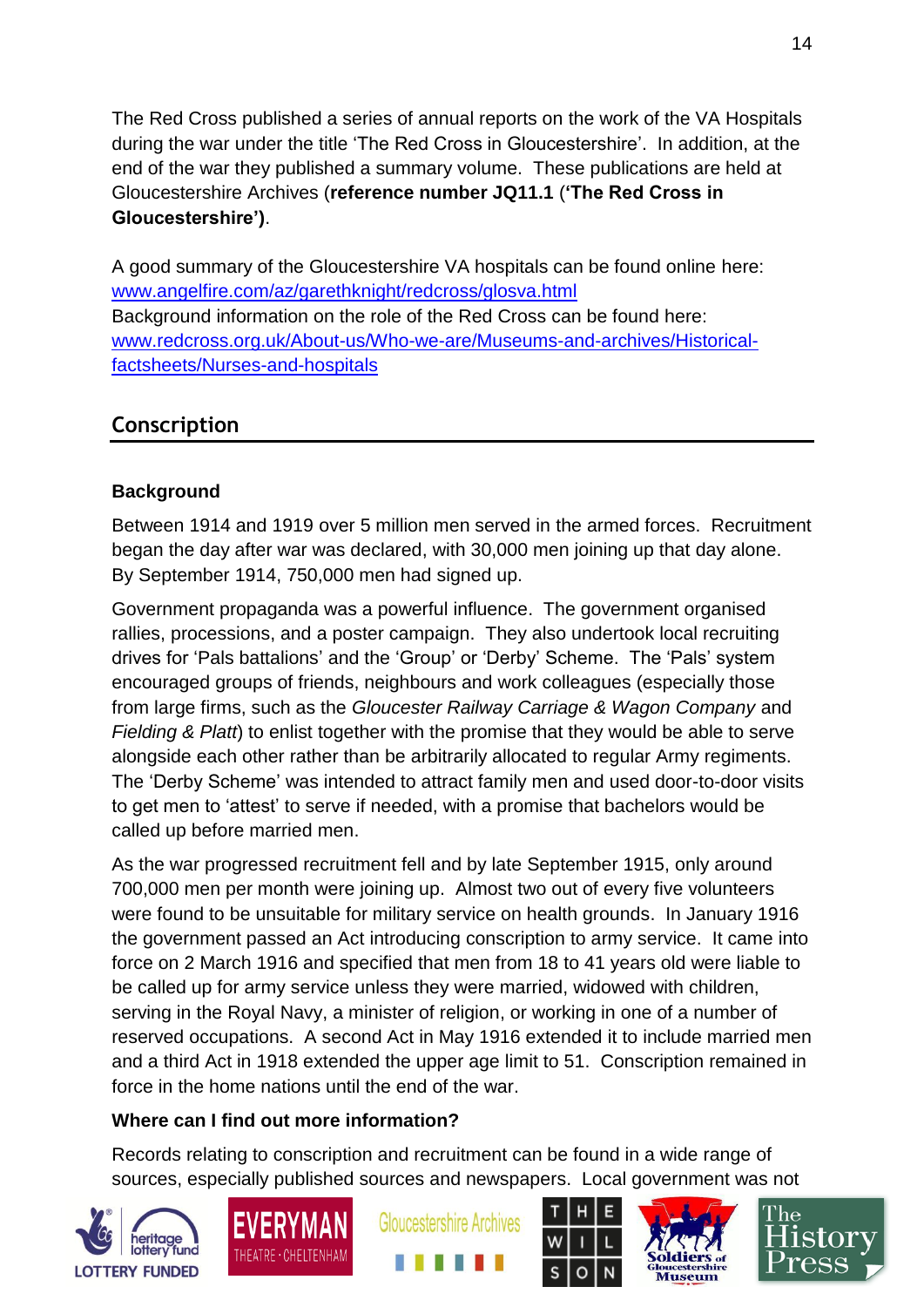hugely involved, apart from in the setting up of the War Tribunals (see **Conscientious Objectors** below), although the County Council did discuss such things as reserving jobs for conscripted men and also pension provision. These subjects are recorded in the County Council minutes (see **Official Records** on **pages 4-5**).

Example Gloucestershire Archives reference numbers include:

D10820/Box 144/2/1/18 Poster for enrolment in the Cirencester Unit of the Gloucestershire Volunteer Regiment

D5435/1/1 Farm letter book kept by C. S. Holliday,

D10820/Box 144/2/1/16 First World War posters from Cirencester

D3983/5 Provincial Typographical Association (Gloucester Branch) committee meeting minutes, 1913-17

# **Conscientious Objectors**

#### **Background**

The conscription legislation of January 1916 introduced the right of the individual to refuse military service, allowing for men to be exempted from combat with the option of performing alternative civilian service or serving as non-combatants in the army. Men could ask for an exemption on the following grounds:

- Moral grounds if they were a conscientious objector
- $\bullet$  Medical grounds if they had a disability
- Family grounds if they were looking after dependents
- Economic grounds if the were the sole proprietor of a business

Applications for exemptions were decided locally by Military Service Tribunals, which were the responsibility of the Local Government Board. The Board requested Borough and District Councils to set up tribunals to handle applicants in their own respective areas. Each tribunal was comprised of four local men of good standing (often councillors) and a Military Representative. The Military Representative's job was to argue that each man that appeared in front of the tribunal should be conscripted. There was no appeal system.

Around 16,500 men were recorded as conscientious objectors with Quakers (who were traditionally pacifist) making up the largest proportion of this largest group. Of this overall figure, around 4,500 were sent to work on farms (which was deemed 'work of national importance'), 6,000 undertook non-combatant military duties (e.g. as stretcher bearers), while the remaining 6,000 were forced into army service. Once in the army, if they refused to obey orders they were subject to King's











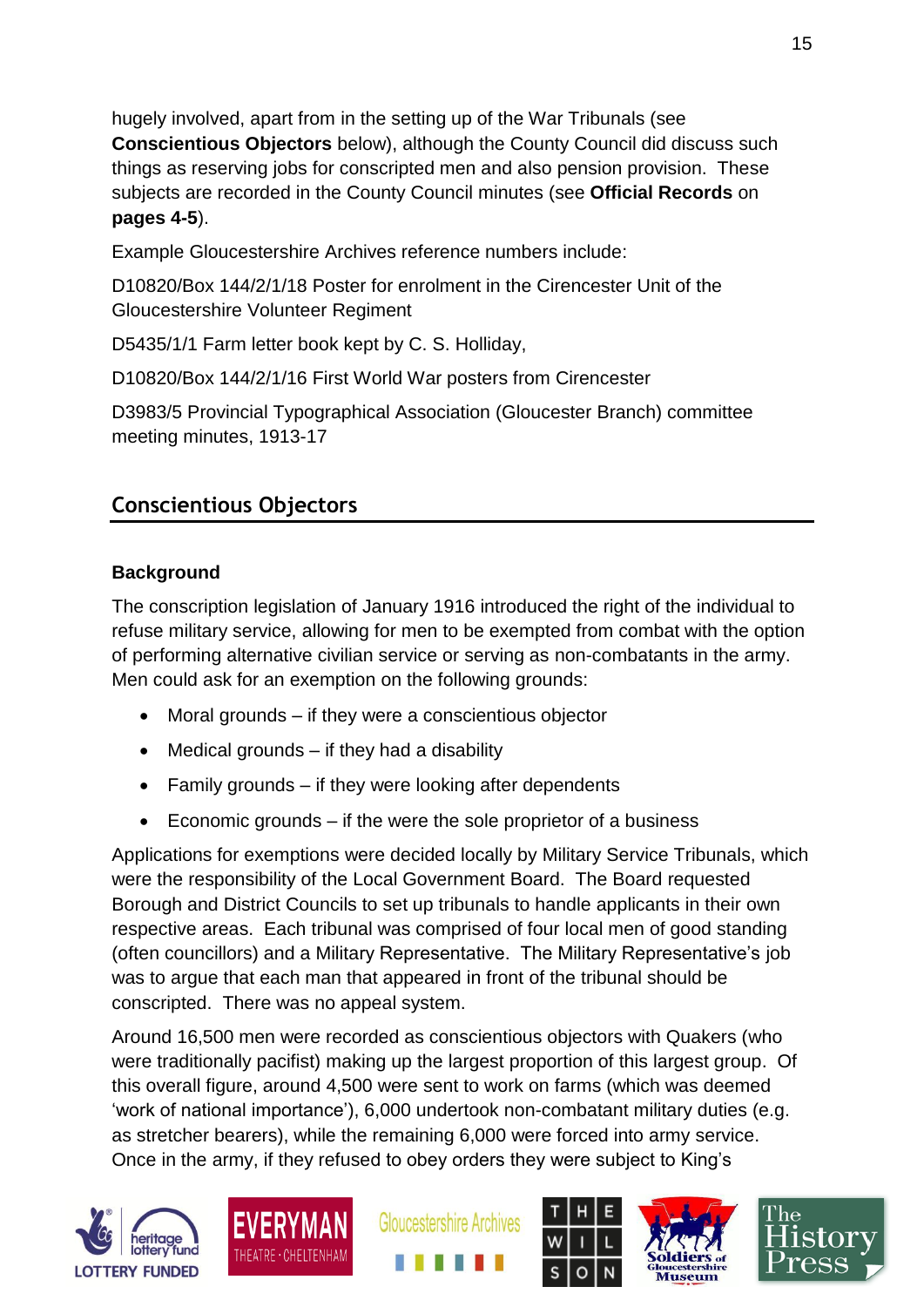Regulations and liable to military courts martial where, if found guilty, they could be imprisoned or sentenced to death. A total of 35 men were condemned in this way but the sentences were all commuted to 10 years penal servitude. In 1919, all those who had been imprisoned had their sentences revoked and were released. Conscientious objectors deemed not to have made any useful contribution to the war effort were disenfranchised for five years after the war, so do not appear on the local electoral registers.

At the end of the war, the Government issued instructions to the Local Government Boards that all tribunal material should be destroyed, with the exception of the Middlesex Appeal records and the Lothian and Peebles Appeal in Scotland which were preserved as examples (not for posterity, but for possible future use). However, isolated examples escaped this systematic destruction and survive today, including some from Gloucestershire.

## **Where can I find out more information?**

Records relating to conscientious objectors and recruitment can be found in a wide range of sources, especially published sources, such as newspapers. There are also good sources at local archives, usually in local government records (see pages 4-5) and personal diaries and papers (see pages 11-12).

There are a few Military Tribunal records surviving at Gloucestershire Archives (see in particular reference numbers: [D1340/C3/Z1,](http://ww3.gloucestershire.gov.uk/DServe/dserve.exe?dsqIni=DServeA.ini&dsqApp=Archive&dsqCmd=Show.tcl&dsqDb=Catalog&dsqPos=0&dsqSearch=%28%28text%29%3D%27military%20tribunals%27%29) [D1578/8/9,](http://ww3.gloucestershire.gov.uk/DServe/dserve.exe?dsqIni=DServeA.ini&dsqApp=Archive&dsqCmd=Show.tcl&dsqDb=Catalog&dsqPos=1&dsqSearch=%28%28%28text%29%3D%27thornbury%27%29%29AND%28%28%28text%29%3D%27tribunal%27%29%29) and [D3789\)](http://ww3.gloucestershire.gov.uk/DServe/dserve.exe?dsqIni=DServeA.ini&dsqApp=Archive&dsqCmd=Show.tcl&dsqDb=Catalog&dsqSearch=(((text)=).

# **Food and Rationing**

## **Background to food in WW1**

At the start of WW1, Britain and Germany both relied on imported food to help feed their populations. In Britain, the amount of food imported was roughly as follows:

- Four-fifths of all wheat and wheat flour for bread
- One-third of all beef
- Two-fifths of lamb and mutton
- Three-quarters of all bacon
- Half of the nation's eggs
- All sugar

Butter and cheese were dominated by imports from Holland and Denmark. Britain was actually only self-sufficient in milk, potatoes and pork. Germany was in a similar position but, in addition to importing food, Germany imported lots of fertiliser for use in her agricultural industry.











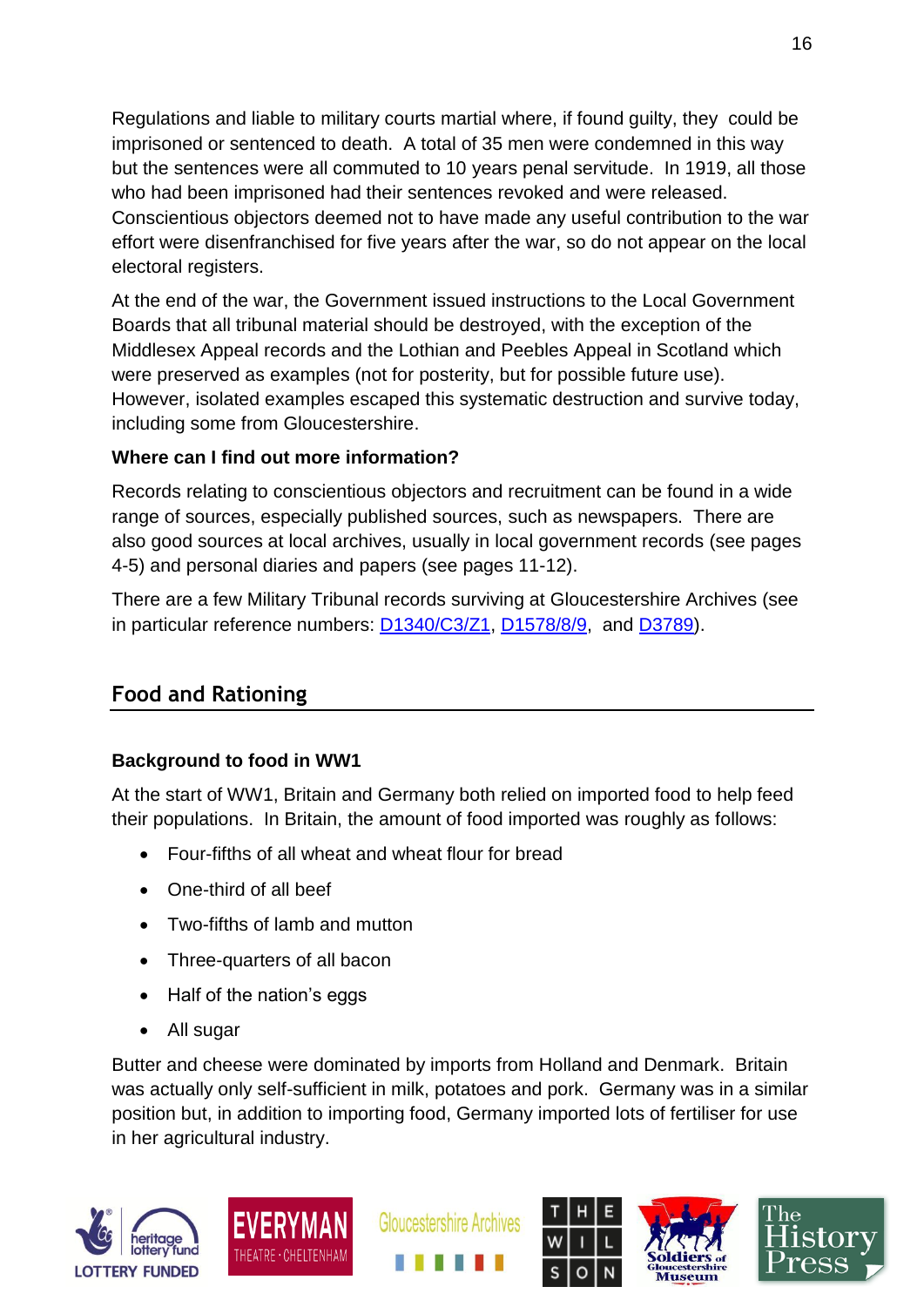Both governments decided that the best way to win the war was to embark on a blockade of their respective enemies in order to prevent food and war supplies from reaching them.

Upon the outbreak of war, there was an initial wave of panic buying, which caused temporary shortages. These did not last long because shipping and food imports were hardly affected and stocks soon made up.

In line with its "business as usual" policy, the UK Liberal government (led by Herbert Henry Asquith) did little to ensure the safety of food supply, although it did introduce some modest controls on sugar and wheat. For most people, a worrying concern was that, as the war continued, the cost of food began to rise. This was, in part, because the government restricted the amount of food and other goods that could be imported (preferring instead to import materials to help the military war effort) which forced prices up.

However, as time passed, the government began to become concerned. It had to send more and more food to feed the troops (eventually around 3.2 million tons of food went abroad). The government's first move to ease the situation was to encourage the consumption of less food while encouraging farmers to grow more. Some of the measures bordered on the absurd. In 1916, for example, it became illegal to consume more than two courses whilst lunching in a public eating place or more than three for dinner. Fines were also introduced for members of the public found feeding pigeons or stray animals.

When the Germans commenced full-scale unrestricted submarine warfare in January 1917, British and allied shipping losses suddenly escalated dramatically. In March, over a quarter of all ships heading for Britain were sunk by U-boats with the consequence that food and other essential supplies quickly began to run short. In April even more were sunk and the government realised that the country had just six weeks' supply of wheat. Shop prices also began to soar and queues for food became commonplace with shops often running out of food.

Once again, the government tried to reduce consumption by introducing a voluntary code of rationing, whereby people limited themselves to what they should eat. This initiative was led by the Royal Family amid a huge propaganda campaign. Its main aim was to save wheat by getting people to eat less bread. People were asked to restrict their food intake to no more than 4lb of bread (or food made from 3lb flour), 2lb 8oz of meat (including bacon and sausages) and 12oz of sugar a week. There was no limit to the amount of fish or eggs you could eat. For the better off, this was not too difficult. But it was for the poor, who relied on bread as their main food and who could not afford meat or any other alternatives.

In June 1917 the Royal Navy (reluctantly in some quarters) adopted the convoy system. Almost immediately shipping losses began to fall, although they still continued at a high rate and food stocks remained critical. By the end of 1917, the country was still only barely receiving sufficient food imports. On the streets, there











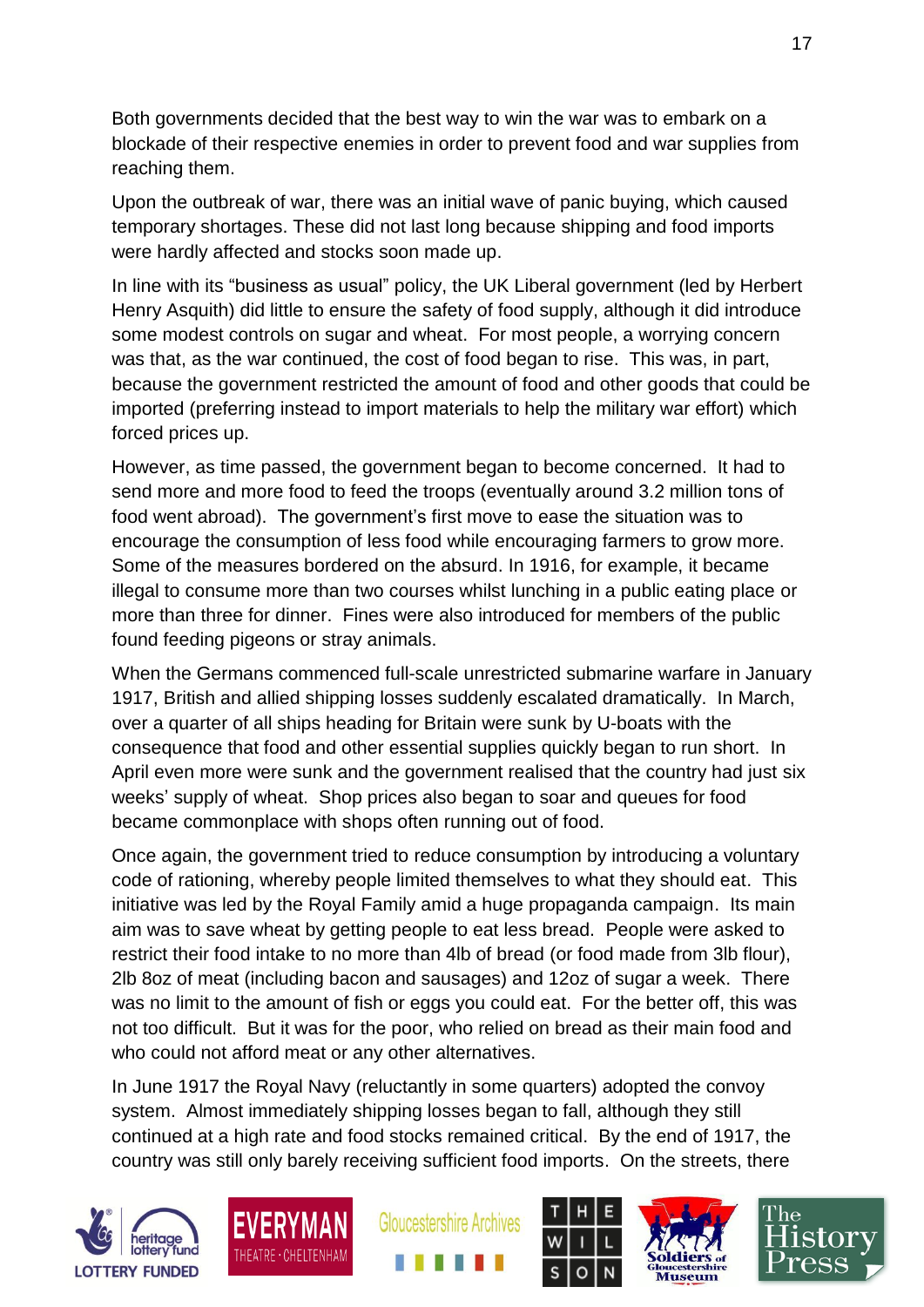was growing resentment against the better off (who could afford the rising prices and could also use the black market if necessary). Faced with rising civil unrest and with no prospect of increasing food levels, the government decided to introduce rationing.

# **Background to rationing in WW1**

Rationing of sugar, tea, butter, margarine, cheese and lard was first imposed in Pontypool, Wales, on 17 December 1917. On 1 January 1918 it was introduced for the Birmingham area and then the Home Counties in the South East of England. By April it had been extended nationwide, using newly established Food Control Committees run by local councils. Everyone was issued with a ration card (which could only be used at a specified shop) and each person was allowed the following:

- 15oz (425g) of meat per week
- 5oz (142g) of bacon per week
- 4oz (113g) of butter or margarine per week

Sugar was also rationed and the government also stepped in to control the availability of other goods and commodities, such as coal. Like most forms of government control, people accepted it even though they did not particularly like it. However, rationing did solve the problems of rising prices and food queues and ensured that Britain's food would last.

Surprisingly, under rationing, the health of the majority of people improved, especially amongst the poor, who could get a share of better food than they could previously afford, while the well off ate less of the food that was bad for them.

# **Where can I find out more information?**

Records relating to rationing can be found in a range of sources, though much relates to WW2 (where, learning from WW1, rationing was introduced immediately). **Newspapers** (see **pages 7-8** and **Appendix 1** on **pages 28-30**) and **Published sources** (**see Appendix 2** on **pages 30-32**) often contain a great deal of information, especially with regard to how to save food. Gloucestershire Archives has examples of WW1 ration cards and there are many references to rationing in **Personal Diaries & Correspondence** (see **pages 11-12)**.

Example Gloucestershire Archives reference numbers include:

**D4761/5** Food rationing cards

**D10820/W2-2/j WW1** Proclamations & posters

**D37/1/206** Rationing & prices of bread

**D37/1/220** Coal rationing

**DA30/118** Newent Rural District Council Food Control Committee minutes

**C/CC/M2/13** Enforcement of Food Control Orders Gloucestershire County Council minutes, 1917-1920











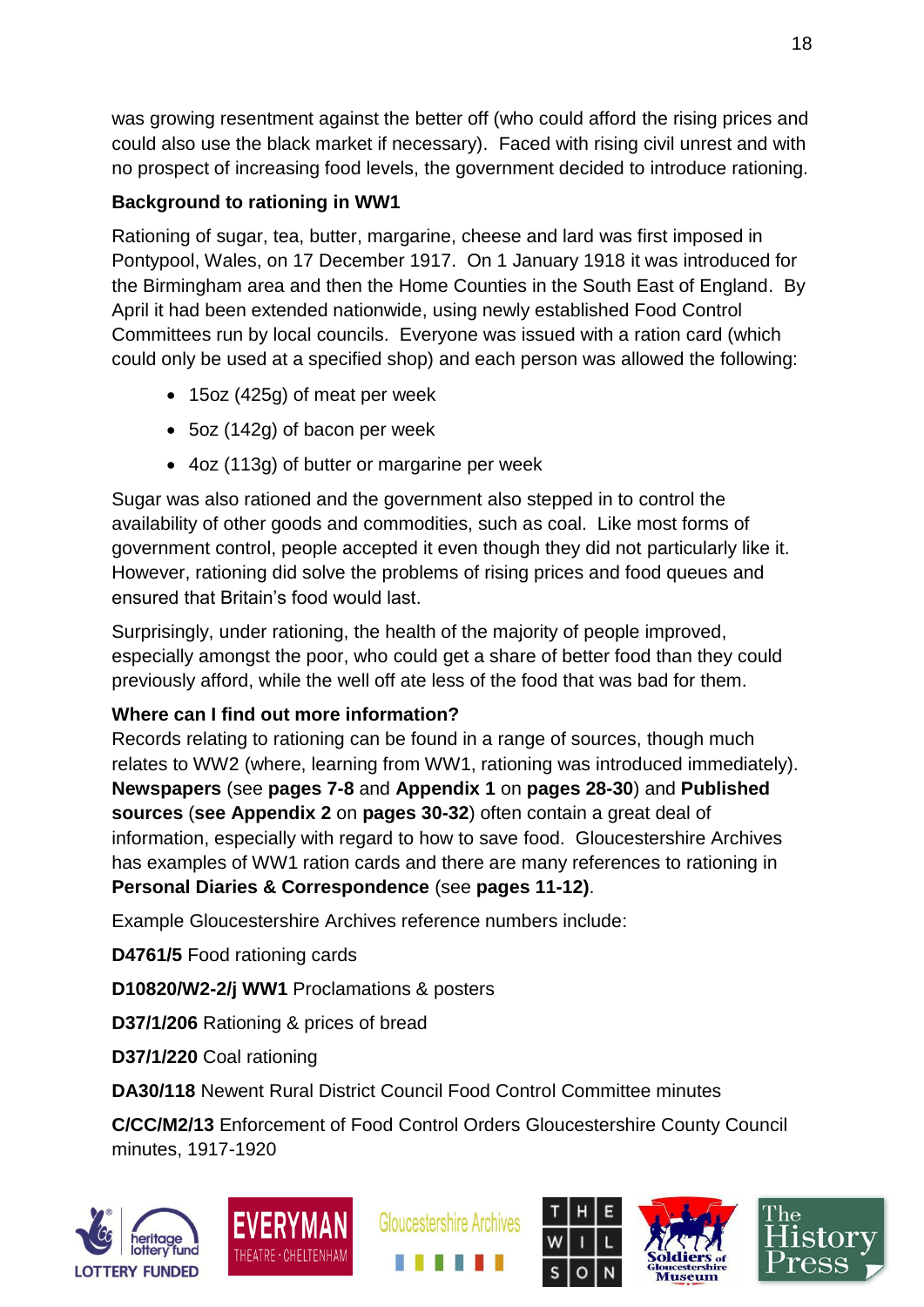# **Background to industry in Gloucestershire in WW1**

The main problems facing local industries were the loss of workers and a reduction in the availability of raw materials. The loss of workers was a particular problem for the engineering companies who lost a disproportionate number of skilled male workers.

The idea of retaining skilled workers in 'reserved occupations' in key industries was first introduced by the Munitions of War Act 1915, which in effect gave the new Ministry of Munitions control of the work of companies supplying the war effort. The Act allowed the ministry to regulate wages, working hours, and employment conditions. It could also impose restrictions on workers, notably making it a penal offence for anyone to leave a job at a 'Controlled Establishment' without the consent of his employer (which in practice was almost impossible to obtain).

War work became a key feature of Gloucestershire's industries. In 1916 Fielding & Platt Ltd. manufactured their first extrusion presses to make shell cases for the munitions industry. The Gloucester Railway Carriage & Wagon Company made railway wagons and ambulances for the front. Another local firm of national importance was H H Martyn and Co Ltd. of Cheltenham (a firm of sculptors, carvers and modellers who began to make aviation components, propellers and aircraft). They went on to become the world famous Gloucester Aircraft Company.

One substantial government owned and operated munitions factory was established in Gloucestershire. It was called National Filling Factory No. 5 at Quedgeley and was one of 12 established across the country. Construction work on the site began in late 1915 and production commenced in March 1916. At its height, around 6,200 workers were employed on site. 81% of these employees were women – known universally as the 'Canary girls' because the explosive they handled gave their skin a distinct yellow tint. A major local knock-on effect was that special trains, buses and ferries were laid on day and night to take these workers to and from the factory. Work ceased at the site in November 1918 after some 17 million shells and cartridges had been filled.

#### **How can I find out more?**

The best way to research this aspect of the Home Front is to look for **business records** (see **pages 8-9**). For national concerns (such as the munitions factory at Quedgeley) most official records are held at the National Archives in London.

Many business records are financial in nature, but they frequently contain minute books which may contain references to employees. A few companies also retained staff records which may hold more information.

There is also a wealth of published material on local industry, such as company histories and material in local history journals. The latter are published by individual











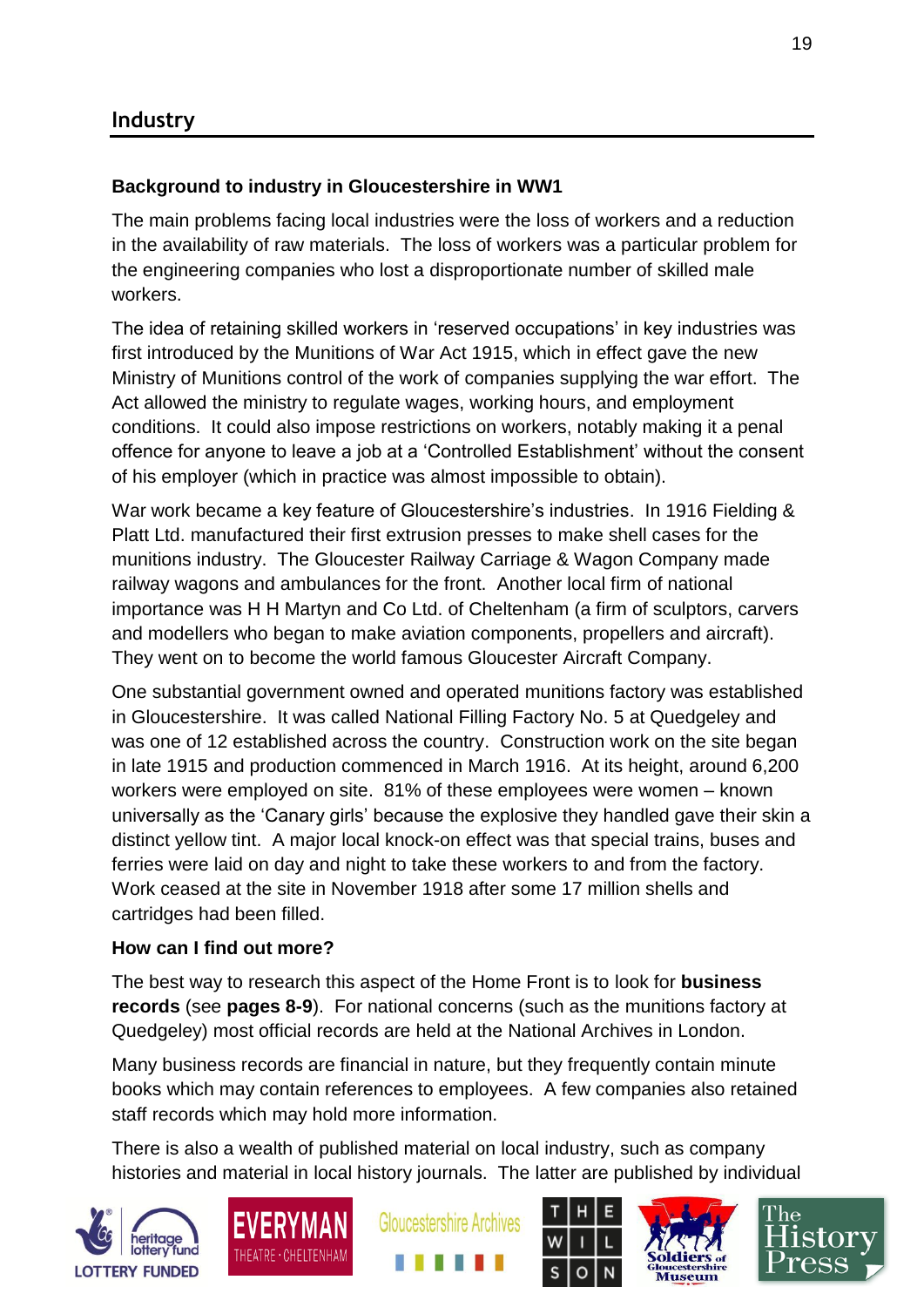local history societies and often contain articles on local firms researched by society members. The journal of the county-wide Gloucestershire Society for Industrial Archaeology [\(www.gsia.org.uk/reprints\)](http://www.gsia.org.uk/reprints) is another key resource for all aspects of local industry. The journals of most local societies (including the GSIA) can be found at Gloucestershire Archives and various Library Local Studies Centres. For information on journal articles related to Gloucestershire and WW1, download the document **Books and journal articles on Gloucestershire and WW1** from [www.gloucestershire.gov.uk/archives/WW1/resources.](http://www.gloucestershire.gov.uk/archives/WW1/resources)

Records relating to local industries can be found at Gloucestershire Archives by searching the online catalogue:

[http://ww3.gloucestershire.gov.uk/DServe/DServe.exe?dsqApp=Archive&dsqCmd=In](http://ww3.gloucestershire.gov.uk/DServe/DServe.exe?dsqApp=Archive&dsqCmd=Index.tcl) [dex.tcl.](http://ww3.gloucestershire.gov.uk/DServe/DServe.exe?dsqApp=Archive&dsqCmd=Index.tcl)

You should search the catalogue using the name of a company. This can often be found by looking in the **trade directories** (see **pages 10-11**).

Example Gloucestershire Archives reference numbers include:

**GAL 4 GSIA Journal 1994** National Filling Factory No.5 Quedgeley

**D7338** Fielding and Platt

**D4791**Gloucester Railway Carriage and Wagon Co.

**D5922** H H Martyn and Co

**D3085** Kell & Co. of Gloucester, ironfounders

# **Agriculture**

# **Background**

Gloucestershire is a largely rural county and therefore agriculture was a key industry for it. Agriculture was also seriously affected by the war. Apart from the sudden loss of manpower caused by farm workers joining up, in the first two years of war agriculture was hardly affected.

There were good harvests in 1914 and 1915 and the only steps taken to safeguard food production by the government was to establish the County War Agricultural Committees (or 'War Ags'). These were set up by the County Councils and were comprised of council members, farmers and representatives of various agricultural organisations. Their aims were to consider how food production could best be maintained or increased, to report on shortages of feed, fertiliser, machinery and other supplies, and how the labour supply might be organised. However they had no executive powers and were not mandatory, so they achieved relatively little.

However in December 1916, the government created the Ministry of Food to regulate the supply, price and consumption of food and, most importantly, to encourage food











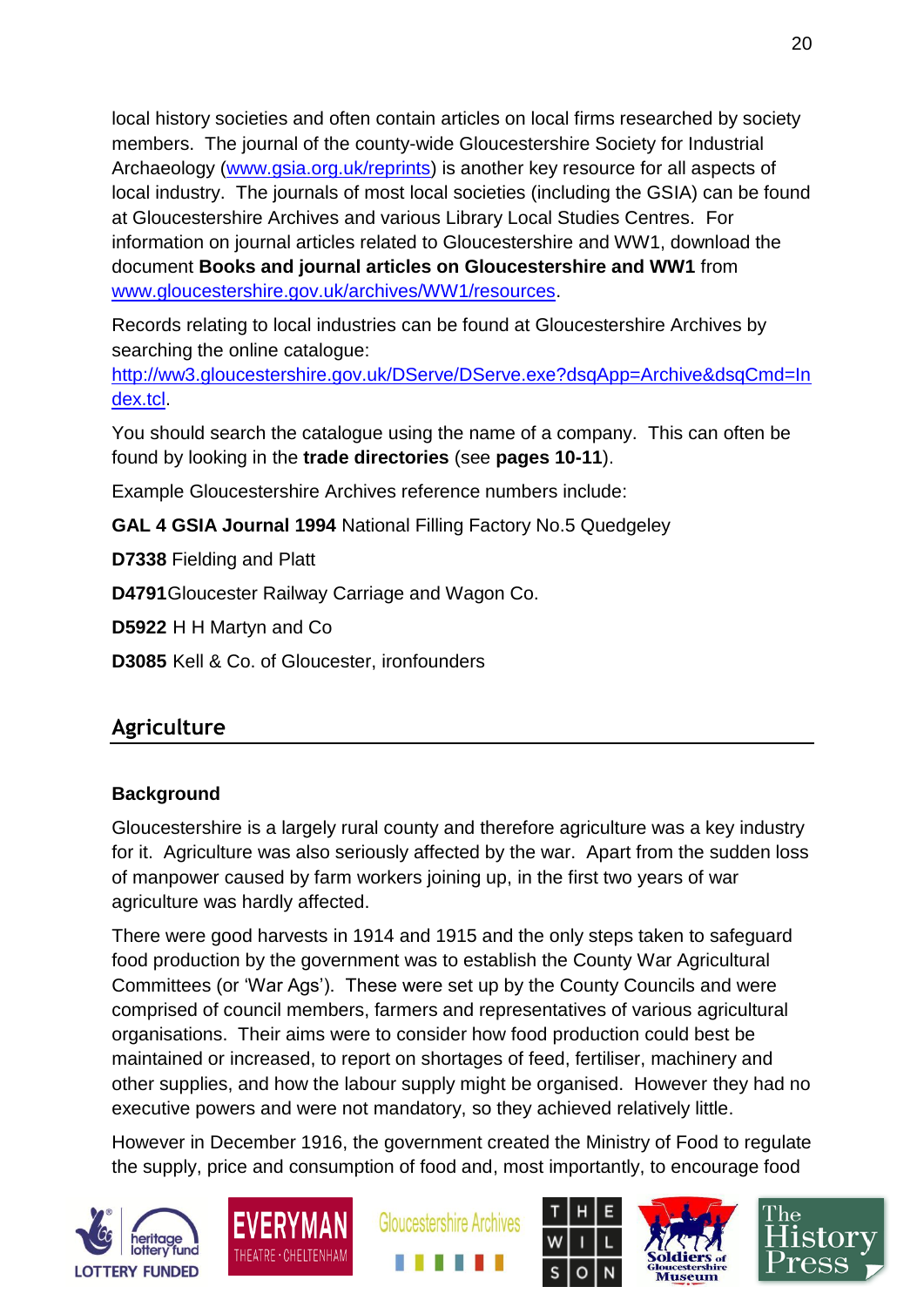production. One of its first moves was to launch a 'Plough up' campaign to persuade farmers to grow more. However, since this was voluntary scheme, many farmers were reluctant to do so unless grain prices could be guaranteed. When the food supply situation continued to worsen, the government was forced to set up a Food Production Department to organise agriculture, oversee labour, feed, fertiliser and machinery and at the same time to increase crop production.

The Food Production Department was given executive powers to pass 'Cultivation of Land Orders'. These saw unoccupied land requisitioned by the government and imposed quotas of grain and potatoes on the local War Agricultural Committees. The War Ags were also given new executive powers which forced farmers to comply with their demands and which allowed the War Ag to decide the amount of extra grassland that was required to be ploughed up for arable use in each county.

In 1917, the Corn Production Act was passed. It boosted arable production by guaranteeing minimum prices for wheat and oats, a minimum wage for agricultural workers, and also established the Agricultural Wages Board, to ensure stability for both farmers and agricultural workers.

Finding farm labour was one of the great problems which held back increased production. In addition to losing farm workers who had joined up, many agricultural workers subsequently left the land to go and work in munitions factories (which offered better wages). To fill these gaps, several organisations were set up to persuade women to undertake agricultural work, but none were very successful until January 1917 when the 'Women's Land Army' was established.

By the end of 1917 there were 20,000 women in the 'Land Army' itself and over 250,000 women working as farm labourers. Even so, labour was still in short supply and eventually the War Office was forced to release soldiers and prisoners-of-war to help with the spring cultivation and harvest. In total, around 50,000 servicemen (including traction engine drivers, skilled ploughmen, and other agricultural workers) were used. By 1918, over 30,000 German prisoners (60% of the total number of POWs) were involved in agriculture.

One other source of farm labour was children though this was always a source of concern. Children (aged 11 or over) could be employed by farmers if:

- they were officially exempted from school (there were over 2,600 children in this category at the end of 1917)
- they worked after school hours (at least 5,000 public schoolboys were volunteered for harvest work in 1917 and 15,000 in 1918)
- there was official ministry approval

Examples of the latter are the arrangements made between the Food Controller and Education Boards in 1917 for school children to collect chestnuts, acorns and











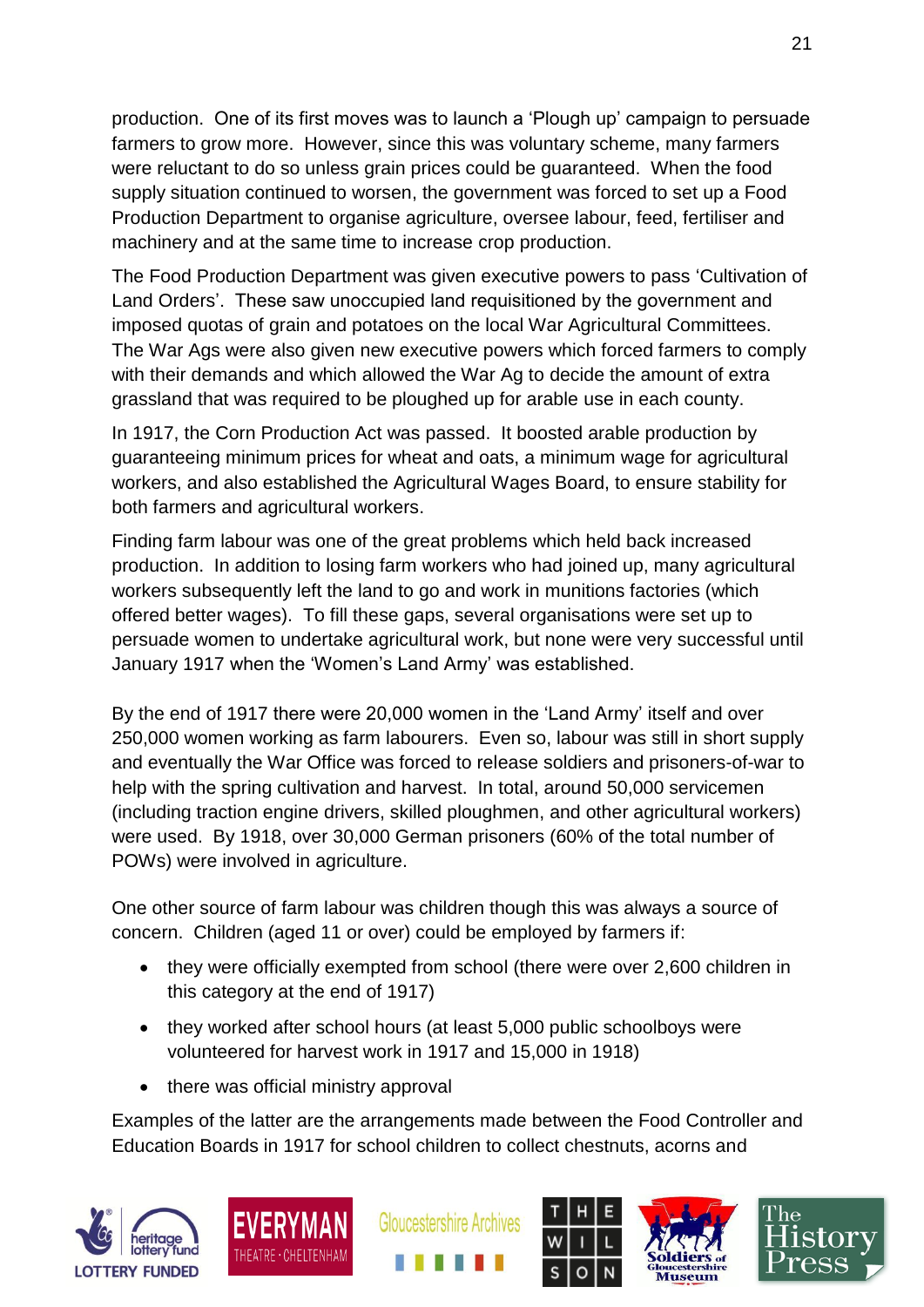blackberries in school hours. Entries for these foraging events can be found in many Gloucestershire **School Log Books** (see **pages 11-12**).

# **How can I find out more?**

The War Agriculture Committee and the various sub-committees created a wealth of material including detailed information about equipment and manpower, surveys of farmland, use of women workers, children and POWs. They also include useful statistical information about machinery, horses, etc.

Local records can be found at Gloucestershire Archives by searching the online catalogue:

[http://ww3.gloucestershire.gov.uk/DServe/DServe.exe?dsqApp=Archive&dsqCmd=In](http://ww3.gloucestershire.gov.uk/DServe/DServe.exe?dsqApp=Archive&dsqCmd=Index.tcl) [dex.tcl](http://ww3.gloucestershire.gov.uk/DServe/DServe.exe?dsqApp=Archive&dsqCmd=Index.tcl)

**Published material** can also contain a wealth of information (**see Appendix 2** on **pages 30-32**)

Example Gloucestershire Archives reference numbers include:

**D8815/1/3** Staunton Court farm accounts, 1917 (includes army privates working as farm labourers

**D1348 Bundle 72** WarAg Ploughing up orders

**DA35/118** Minutes of the War Agricultural Sub-Committee, Stroud

**GCC/COU/1/1/13** Gloucestershire County Council, Minutes September 1915, formation of the County War Agricultural Committee

**D5435/1/1** Farm letter book kept by C. S. Holliday,

# **Sporting and Social Life**

# **Background to social life**

Social life was of great importance during the war as it was considered the best way to maintain morale and British society.

The most common form of social entertainment was the pub. During WW1, the main effects of the war on alehouses, beer houses and pubs were:

- that their opening hours were cut (the afternoon break in licensing hours was introduced)
- that beer was watered down
- that customers in pubs were not allowed to buy rounds of drinks

The main aim of these restrictions was to try to keep workers sober and so maintain production. These two factors were especially important for those workers involved











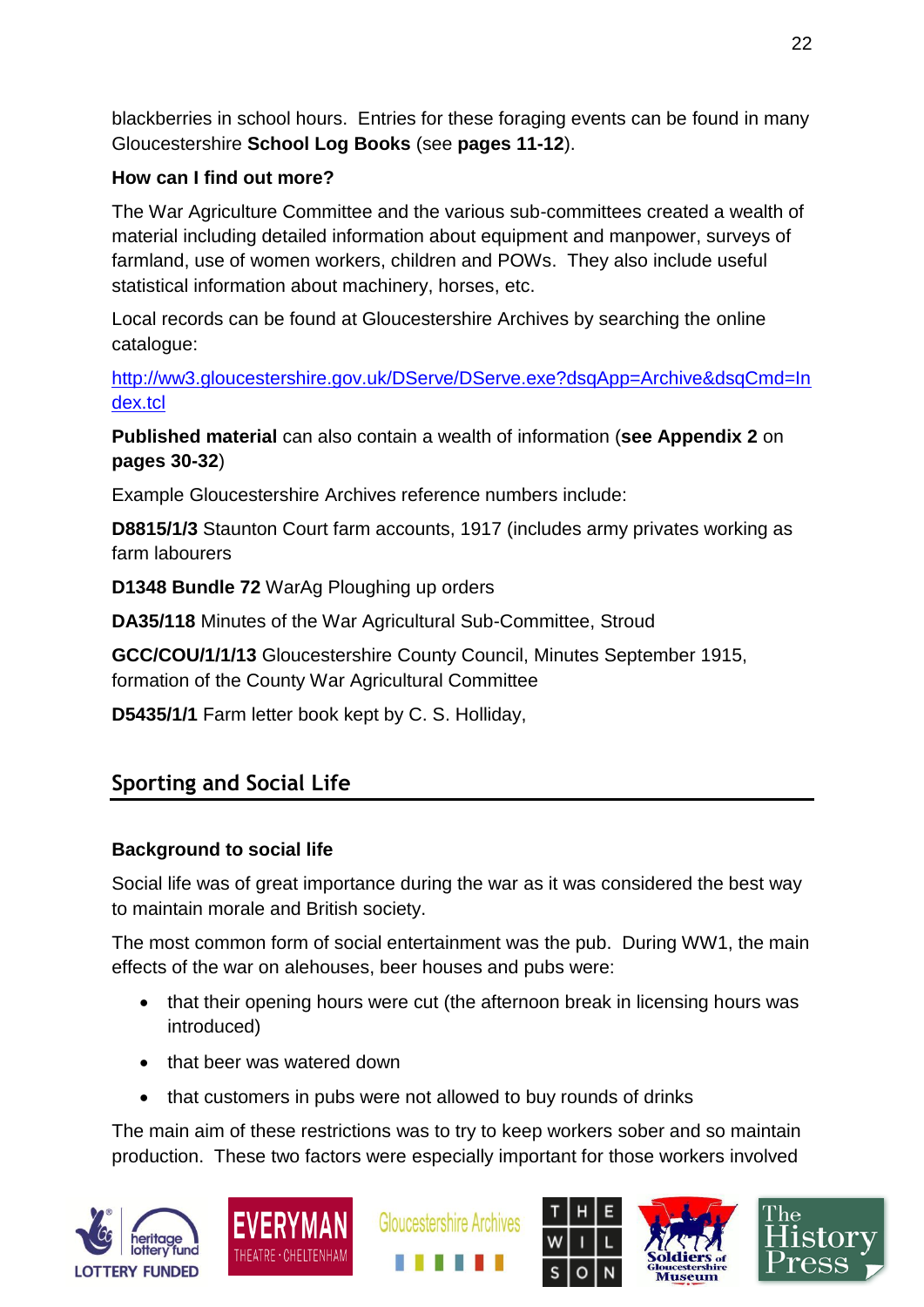in the munitions industry. Pub entertainments such as skittles, darts, billiards, and shove halfpenny were all played throughout the war.

Music hall was perhaps the second most popular form of entertainment and the best sources of information about these are the **Local Newspapers** (see **pages 7-8** and **Appendix 1** on **pages 28-30**), which carry advertisements and programmes. Cinema, although in its infancy, was in existence and there were several in Gloucestershire. During this period, music halls and theatres often doubled as picture houses.

Many entertainments were undertaken as charitable affairs to raise money for the armed forces. There were lots of ways that people supported the war through social events, such as attending concerts, knitting 'comforters' (such as balaclavas, socks and mittens), and visiting the wounded. However, it was fund raising by street collectors (usually selling flags in the same way that we buy remembrance poppies today), charity postcards, attendance at tea parties and concerts that were most effective and popular. Parish churches were often involved in these sorts of activity and good archives exist for most of the Anglican parish records in Gloucestershire. These can be found by searching Gloucestershire Archives' online catalogue.

# **Background to sports**

Between 1915 and 1919 most competitive sports including rugby, cricket and football were suspended in England as most of the players quickly signed up to fight in the war. However, some regional football games were played and inter-service sports continued unabated, with football, cricket and rugby matches all being played, mostly used as fund raisers for military charities and local hospitals.

One rugby international was played in April 1915 at Cardiff Arms Park. The match between Wales and England was primarily a fund-raising game for military charities, but was also used as a recruitment exercise for the Welsh Guards.

Almost all of the players of Gloucester Rugby Football Club signed up and went straight into the 5<sup>th</sup> Battalion of the Gloucestershire Regiment. They made the regimental rugby team one of the best in the whole army. As might be expected, several never returned.

Horse racing continued more or less unaffected, although many race courses were requisitioned as military camps. The grandstand at Cheltenham, for example, was used as a VAD hospital.

## **How can I find out more?**

The **trade directories** (see **page 10-11**) for Gloucester, Cheltenham, Stroud and the whole county contain lists of alehouses and public houses, as well as local breweries. There are also some excellent published histories of pubs around the county.

The best sources of information for this aspect of the Home Front are **Local Newspapers** (see **pages 7-8** and **Appendix 1** on **pages 28-30**), all of which list a











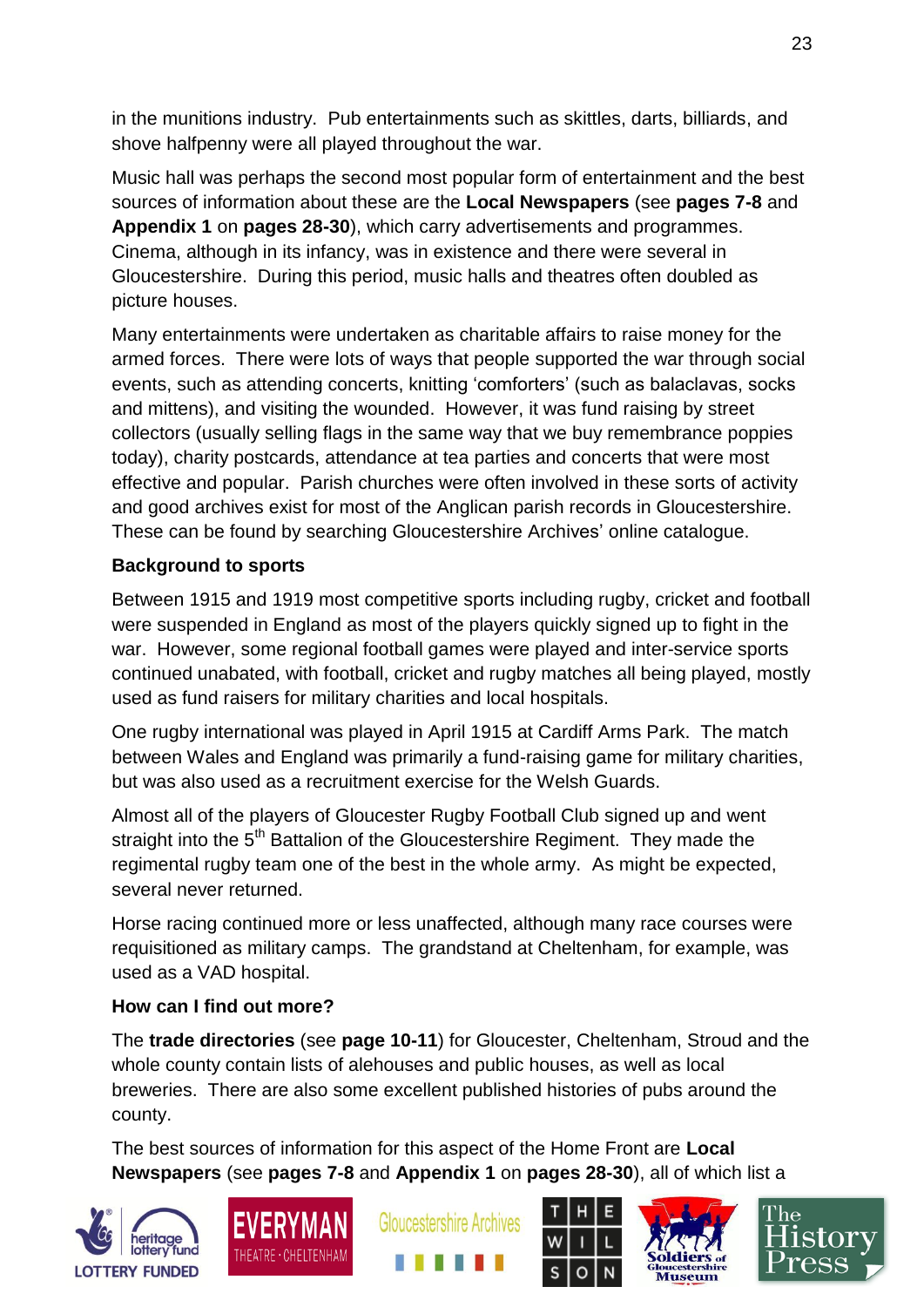range of the various social activities and entertainments that were available, including adverts, notices and reports of various events.

Local records can be found at Gloucestershire Archives by searching the online catalogue:

[http://ww3.gloucestershire.gov.uk/DServe/DServe.exe?dsqApp=Archive&dsqCmd=In](http://ww3.gloucestershire.gov.uk/DServe/DServe.exe?dsqApp=Archive&dsqCmd=Index.tcl) [dex.tcl](http://ww3.gloucestershire.gov.uk/DServe/DServe.exe?dsqApp=Archive&dsqCmd=Index.tcl)

Example Gloucestershire Archives reference numbers include:

**D10820/W2-1/J** Concerts given for soldiers, in aid of the Red Cross, Disabled Soldiers and Sailors and Belgian refugees

**PS/SD/P5/13** Stroud Petty Sessions, Licensing papers for music, theatre and dancing venues, 1912-1930

**D10820/W2-1/y** Programme of Entertainment by The Aerolites - Corn Hall, April 1917 in aid of Soldier's and Sailor's Comforts Fund.

**N29.5GS** Programme of military sports in aid of the recreation rooms at the Gloucester Red Cross hospitals

**D9008** Barton Street Working Men's Club, Gloucester

**D1277** Churchdown and Chosen Hill Golf Clubs

**D9125/1/5317** Minute book of the Gloucester tank week committee and victory loan campaign

**D551/11** County Lieutenancy; war relief (including the Prince of Wales Fund, the Queen's Work for Women Fund and a local fund)

**P78/7** Minutes of St Luke's parish war savings association, 1918-1920.

**S151/1/11/3** H J Hadlow - Headmaster of Frenchay National School, 1894-1923

**P225 IN 4/3** Newent Parish, prayers and services used during First World War 1915- 1918

**D9125/1/5305** Minute book of the Gloucester branch of the Queen's work for women fund.

# **Children**

# **Background to children in WW1**

One terrible aspect of the war was the number of children who were left fatherless. Life for these children and their families was hard even though widows and dependants of servicemen received pensions. Relatives were able to claim a pension even if their husbands or fathers died from a war-related injury many years after 1918. Pension records for servicemen are held at the National Archives:











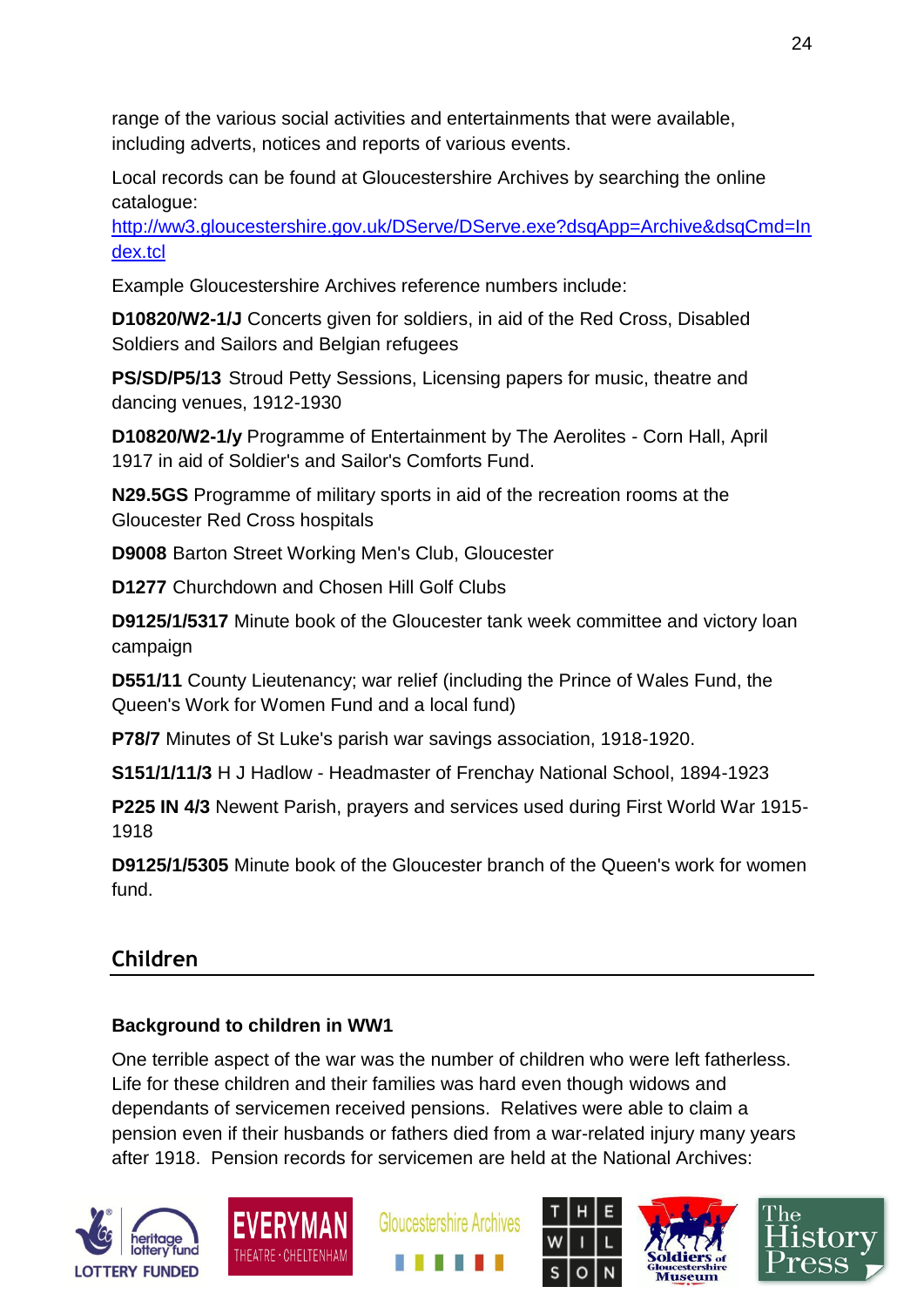[\(http://www.nationalarchives.gov.uk/records/looking-for](http://www.nationalarchives.gov.uk/records/looking-for-person/britisharmysoldierafter1913.htm)[person/britisharmysoldierafter1913.htm\)](http://www.nationalarchives.gov.uk/records/looking-for-person/britisharmysoldierafter1913.htm).

Families who needed help would have come to the attention of the local **Board of Guardians** and so the records of these organisations can prove useful in researching them (see **page 6**). In some instances, children may have been removed from their families, and so organisations such as the County council (see Official Records) and Barnardo's [\(www.barnados.org.uk\)](http://www.barnados.org.uk/) may have become involved.

# **How can I find out more?**

The best sources for researching the lives of children during WW1 are **School Records** (see **pages 11-12**). There were frequent mentions of children in **Local Newspapers** (see **pages 7-8** and **Appendix 1** on **pages 28-30**), often linked to philanthropic stories. Children also frequently appear in **Personal Diaries & Correspondence** (see **pages 12-13**) although finding precise details can be difficult because, although they are often written about, they can be just mentioned rather than named. However because people also wrote about their lives as children during the war, there is excellent material in some of **Published sources** (**see Appendix 2** on **pages 30-32**) such as biographies.

Local records can be found at Gloucestershire Archives by searching the online catalogue

[\(http://ww3.gloucestershire.gov.uk/DServe/DServe.exe?dsqApp=Archive&dsqCmd=I](http://ww3.gloucestershire.gov.uk/DServe/DServe.exe?dsqApp=Archive&dsqCmd=Index.tcl) [ndex.tcl\)](http://ww3.gloucestershire.gov.uk/DServe/DServe.exe?dsqApp=Archive&dsqCmd=Index.tcl)

Example Gloucestershire Archives reference numbers include:

**S8/2** Aldsworth School Log book (re: knitting socks for soldiers & War Loan Savings)

**S154/31/1/2** Whaddon Council School Log book

**S154/14/3** Archdeacon Street Boys' School, Gloucester Log book (re: rationing)

**S15/1/3** Ampney Crucis School Log book (re: horse-chestnut collecting)

**S27/1** Aston-sub-Edge School Log book (re: blackberry picking)

**S78/6/1/2** Christchurch School, Cheltenham (re: ex-pupils returning to visit as soldiers)

**GPS/154/592** Photograph of Children playing soldiers in Bishopstone Road, Gloucester, 1914

**GPS/220/35** Photograph of Mitcheldean school children with teachers, 1915

**G/CH/8e/1** Cheltenham Children's Home Committee

**D10820/P2-4/k** Cirencester Children's Care Committee









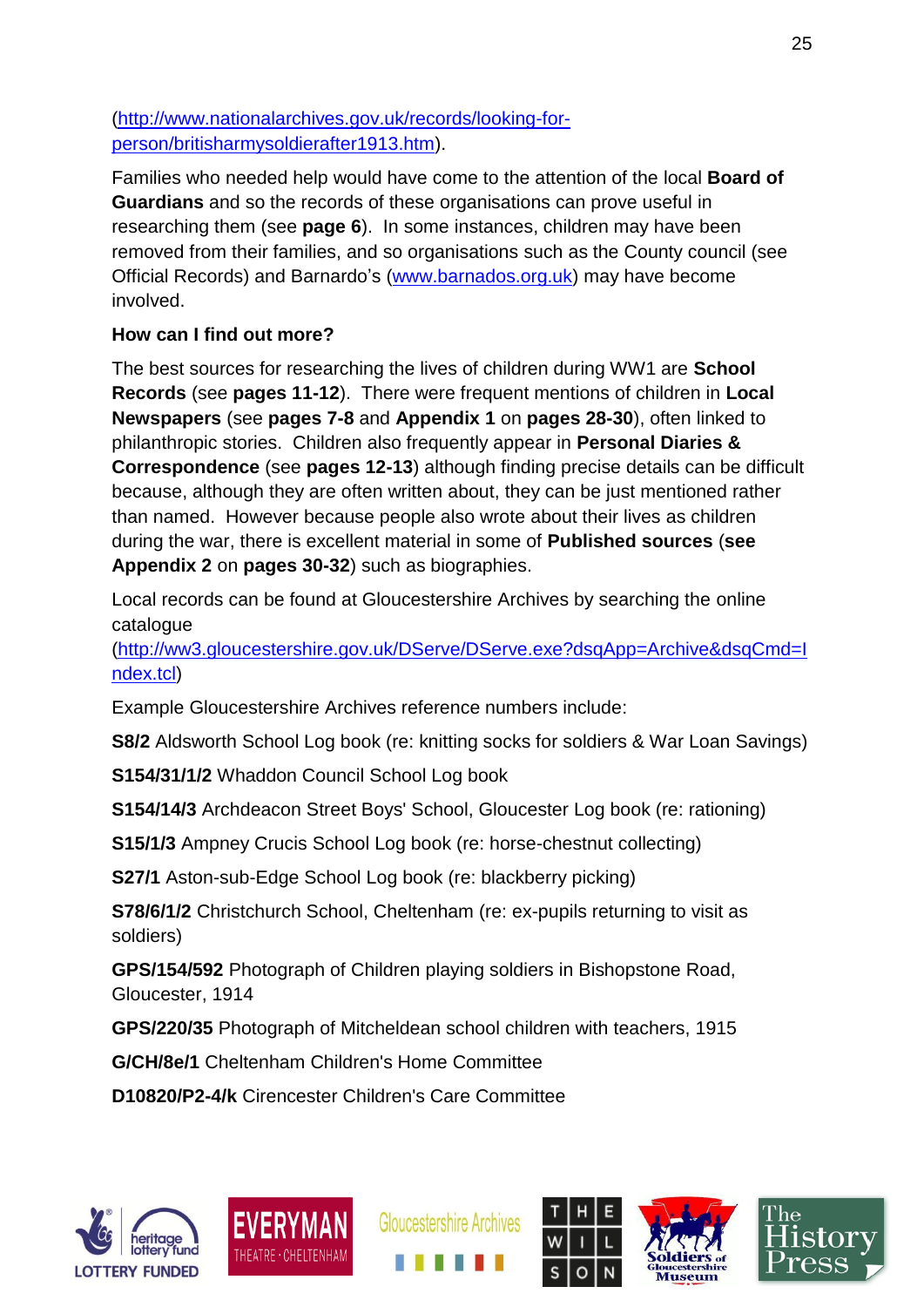# **Background to refugees**

The German invasion of Belgium in the early weeks of the war triggered a wave of refugees who fled the war zones to safer parts of Belgium or elsewhere. Many refugees went to the Netherlands (which was neutral in WW1) and about 300,000 to France.

Many more headed for Britain. From Ostend, a steady trickle of refugees arrived in the Kent and East Coast ports. The War Refugees Committee (W.R.C.) was formed to help them. On 24 August 1914 national newspapers carried the Committee's first public appeal. It received an overwhelming response to the extent that within two weeks the organization was in a position to offer hospitality to almost 100,000 displaced persons. By the middle of September Belgian refugees were arriving in London at the rate of around 500 per day. The fall of Antwerp triggered yet more to come. When the port of Ostend fell, over 26,000 Belgians entered Britain.

The total number of Belgian refugees eventually numbered over 200,000. The W.R.C. and the Local Government Board set up over 2,500 local reception centres across the country to find homes for the refugees. It was not always an easy task, as there were many large families (often twelve or more) who naturally did not want to be split up. English goodwill towards the refugees continued and *The Times* announced 'The Belgium Relief Fund', a fund-raising campaign to help those Belgians who had remained in their country. As well as Belgians, some Russian refugees entered the country in 1916 prior to the Russian Revolution.

# **How can I find out more?**

Local records can be found at Gloucestershire Archives by searching the online catalogue:

## [http://ww3.gloucestershire.gov.uk/DServe/DServe.exe?dsqApp=Archive&dsqCmd=In](http://ww3.gloucestershire.gov.uk/DServe/DServe.exe?dsqApp=Archive&dsqCmd=Index.tcl) [dex.tcl](http://ww3.gloucestershire.gov.uk/DServe/DServe.exe?dsqApp=Archive&dsqCmd=Index.tcl)

Example Gloucestershire Archives reference numbers include:

**S343/2/2** Twyning National School admission register

**D37/1/28** Belgian refugees at Chaxhill, 1914 with 5 children attending village school

**(Hyett) F7.7(55)GS** Lantern lecture on Belgium - the ewe lamb of Europe

**D575** Barnwood and Wotton Without Belgian Refugees Committee

**D3983/5** Provincial Typographical Association (Gloucester Branch) committee meeting minutes, 1913-17

**D4180/1** Scrapbook of First World War events

**P141 IN 4/14** Fairford Parish magazine, 1914, includes notes on Fairford Belgian Relief Committee











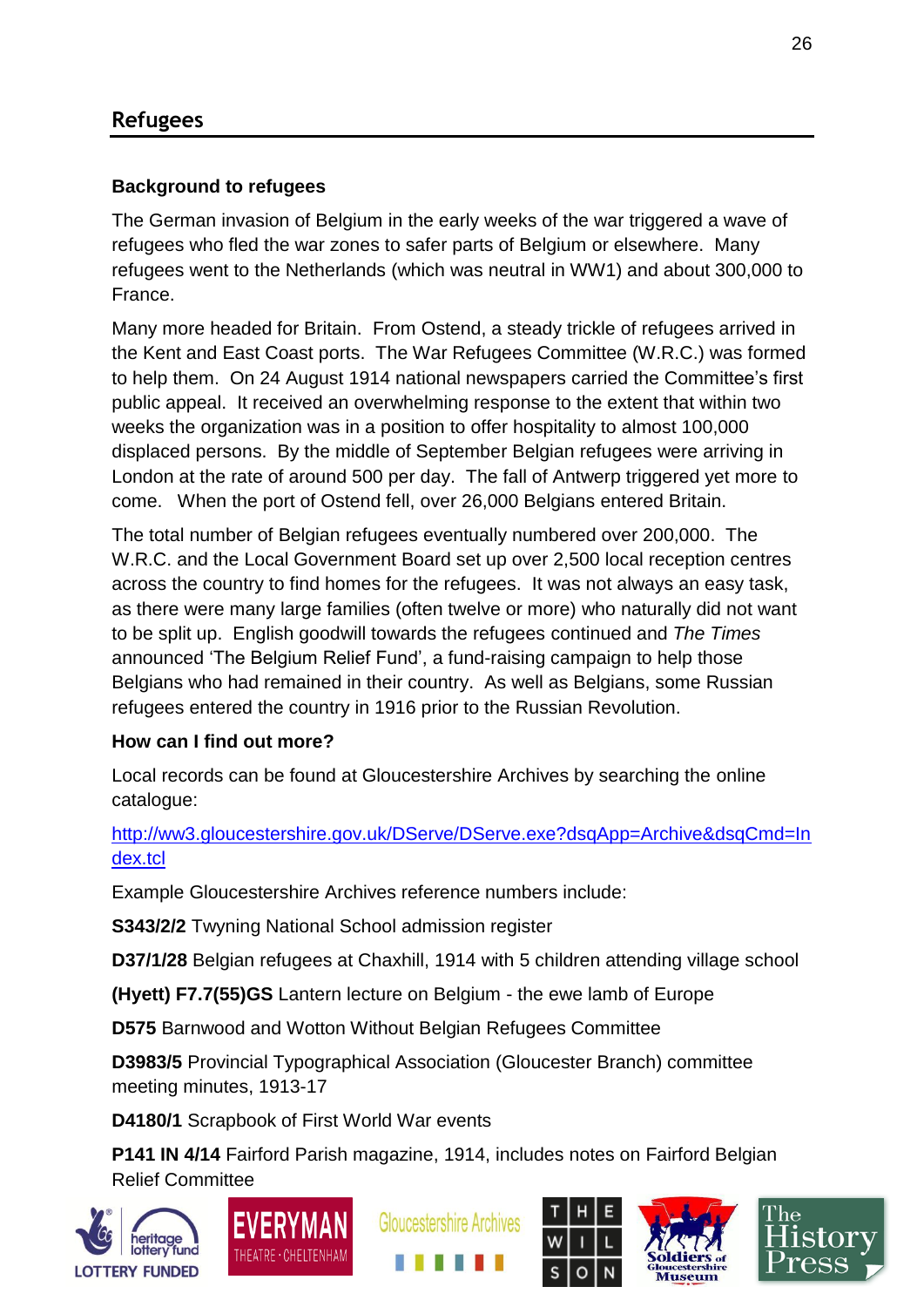# **Running the Home**

## **Background**

Newspapers were quick to advise people on how to economise, especially as there was concern about how much food people wasted. The public were asked to use less sugar in their tea, to make-do with cheaper, lower-grade tea, and to eat cheap, streaky bacon instead of leaner cuts. People were also urged to spread butter more thinly on their bread and to make use of the previous day's loaf for toasting. Stale loaves could be damped and popped into the oven to make them fresh enough to eat! If meat became too expensive, people were encouraged to eat more offal, such as tripe or sheep's heads. Soups became more popular being made from leftover bones and vegetables.

# **How can I find out more?**

Information regarding running the home in WW1 can come from a wide range of resources. **Personal Diaries & Correspondence** (see **pages 12-13**) are among the best sources for local information. However **Local Newspapers** (see **pages 7-8** and **Appendix 1** on **pages 28-30**) and, more importantly, the adverts they contain, perhaps offer the best resource as they cover a wide range of subjects, from foods and food supplements to clothing and war fashions.

Local records can be found at Gloucestershire Archives by searching the online catalogue:

[http://ww3.gloucestershire.gov.uk/DServe/DServe.exe?dsqApp=Archive&dsqCmd=In](http://ww3.gloucestershire.gov.uk/DServe/DServe.exe?dsqApp=Archive&dsqCmd=Index.tcl) [dex.tcl](http://ww3.gloucestershire.gov.uk/DServe/DServe.exe?dsqApp=Archive&dsqCmd=Index.tcl)

Example Gloucestershire Archives reference numbers include:

**GPS/611/42** Photograph of motorman and conductress standing beside Kingsholm to Tuffley tram

**D2455/F3/7/1/1/10** Letters to Lady Lucy Hicks Beach from her husband, Sir Michael Edward Hicks Beach

**D9125/1/5306** Minute book of the women's employment committee, Gloucester,

**J11.62(2)GS** Suggestions to solicitors to the duty of considering the new conditions of imperial, national and social life, arising out the Great War

**D37/1/112** Colchester-Wemyss diaries - Life going on as usual, 191

**D6652/2/1** Itemised bill from Cheltenham (branch of Gloucester Co-operative & Industrial Society for goods bought by Miss Humphries when setting up home shortly before her marriage

**D37/1/208** Colchester-Wemyss diaries – Domestic affairs, 1918

**D3981/46** Thomas Swift – Diary, November 1914 - February 1915











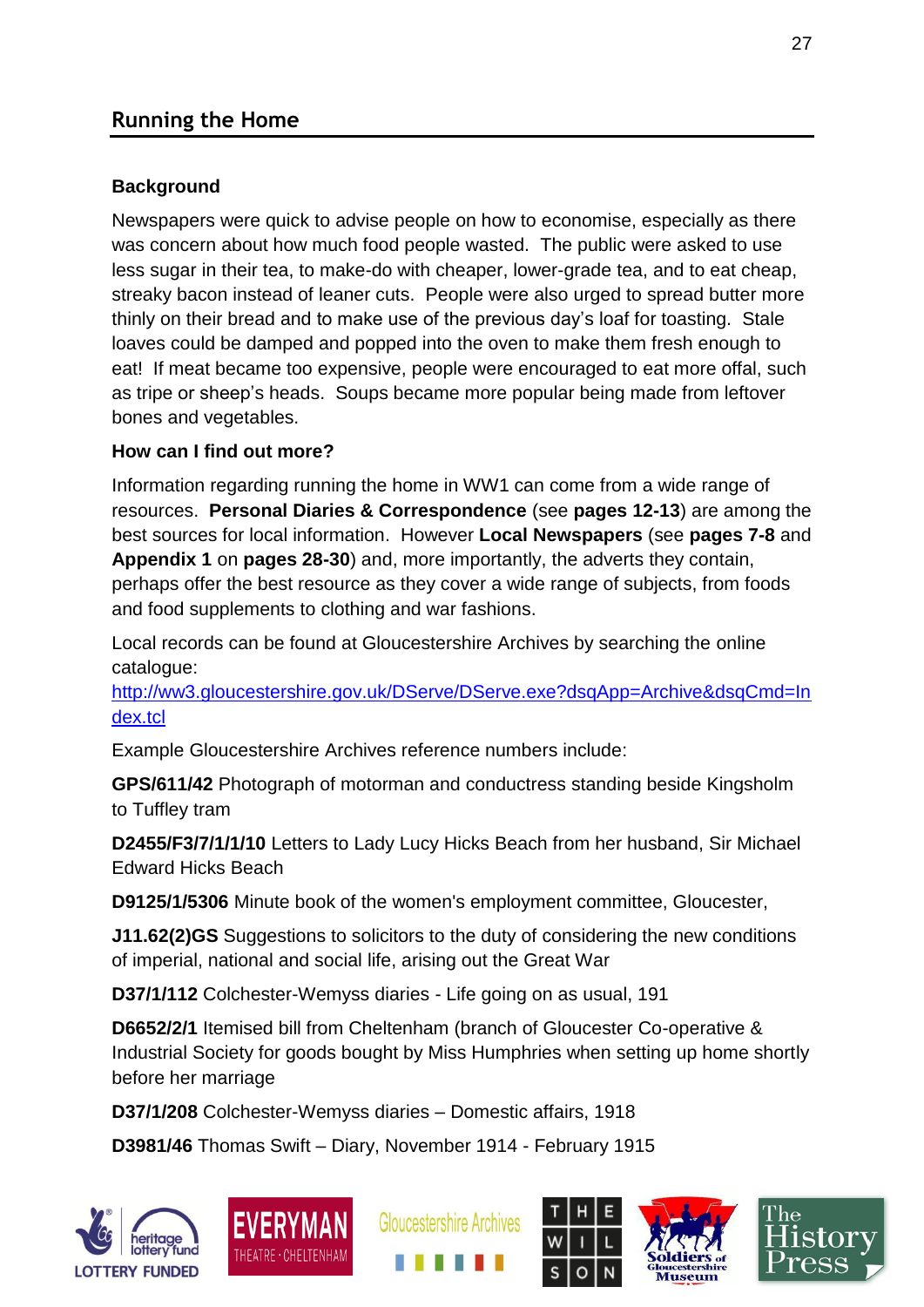# **Next steps**

Why not find out more about the servicemen who served from your local area? Download our free "Research Toolkit 1: First Steps in tracing Servicemen in WW1" and "Research Toolkit 2: Discover More About Servicemen in WW1" from [www.gloucestershire.gov.uk/archives/WW1/resources.](http://www.gloucestershire.gov.uk/archives/WW1/resources) There are many other resources available to download for free at this address that may help with your research into WW1 too.

## **Want to develop your research into a larger project?**

If you are considering your own WW1 project, why not take advantage of the Gloucestershire Archives' Project Advisory Service? We can provide you with advice about how to proceed, including how to apply for funding. We can also help to broker joint bids from a number of organisations (e.g. a group of parish councils, a local heritage group or a school) for funding from the Heritage Lottery Fund's [First](http://www.hlf.org.uk/HowToApply/programmes/Pages/FirstWorldWarThenandNow.aspx)  [World War: Then and Now](http://www.hlf.org.uk/HowToApply/programmes/Pages/FirstWorldWarThenandNow.aspx) programme

[\(www.hlf.org.uk/HowToApply/programmes/Pages/FirstWorldWarThenandNow.aspx#](http://www.hlf.org.uk/HowToApply/programmes/Pages/FirstWorldWarThenandNow.aspx#.UtAEUjiYbIU) [.UtAEUjiYbIU\)](http://www.hlf.org.uk/HowToApply/programmes/Pages/FirstWorldWarThenandNow.aspx#.UtAEUjiYbIU). More information can be found at about the project advisory service can be found at [www.gloucestershire.gov.uk/archives/communityheritage](http://www.gloucestershire.gov.uk/archives/communityheritage) or contact Gloucestershire Archives on [archives@gloucestershire.gov.uk.](mailto:archives@gloucestershire.gov.uk)

# **Appendix 1: Gloucestershire newspapers during WW1**

#### *Gloucester Journal* **(Weekly newspaper, Liberal)**

Microfilm and hard copy held at Gloucestershire Archives

Coverage: Gloucester and the county

## *Gloucestershire Chronicle* **(Weekly newspaper, Conservative)**

Microfilm only at Gloucestershire Archives

Coverage: Gloucester and the county

## *Gloucestershire Echo* **(Daily newspaper)**

Hard copy and microfilm at Gloucestershire Archives. Microfilm at Cheltenham Local and Family History Library

Coverage: Cheltenham and the county

#### *Cheltenham Chronicle and Gloucestershire Graphic* **(Weekly pictorial magazine)**

Hard copies at Gloucestershire Archives (reference numbers GAL/J4 and B324- B325). Also held at Cheltenham Local and Family History Library.

Coverage: Cheltenham and the county









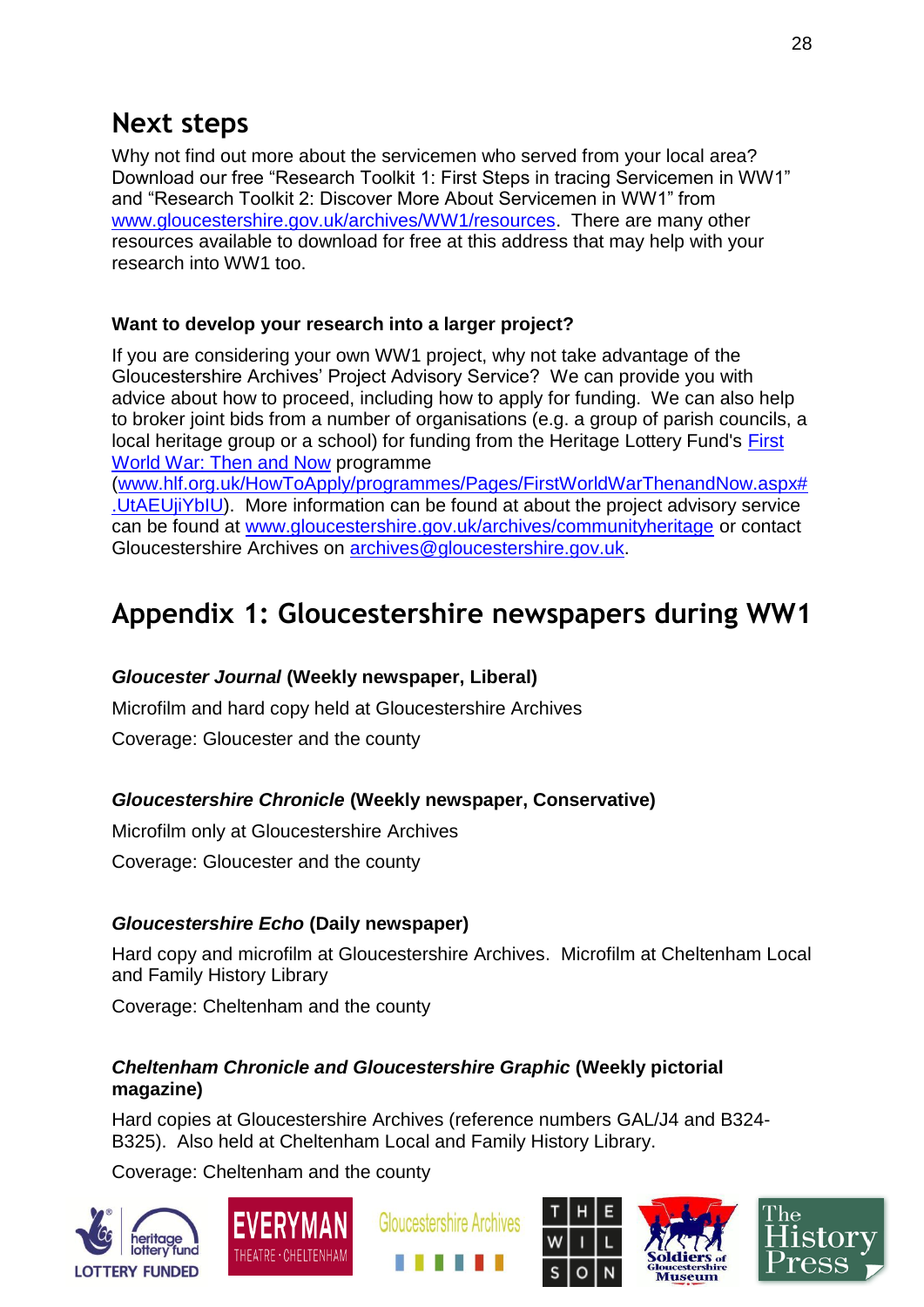## *Citizen* **(Daily newspaper)**

Microfilm only at Gloucestershire Archives Coverage: Gloucester and its local area

# *Cheltenham Chronicle* **(Weekly newspaper, Conservative)**

Microfilm only at Cheltenham Local & Family History Library Coverage: the Cheltenham area

# *Cheltenham Looker-On* **(Weekly newspaper, Conservative)**

Hard copy at Cheltenham Library Coverage: the Cheltenham area

# *Dursley Gazette* **(Weekly newspaper)**

Hard copy and microfilm at Gloucestershire Archives Coverage: the Dursley area.

# *Tewkesbury Register* **(Weekly newspaper)**

Microfilm only at Gloucestershire Archives (the 1916 microfilm is missing at Gloucestershire Archives. Tewkesbury library has a microfilm and hardcopy (reference: D10485).

Coverage: the Tewkesbury area.

# *Evesham Journal* **(Weekly newspaper)**

Microfilm at Stow-on-the-Wold library Coverage: Evesham and North Cotswolds area

# *Dean Forest Mercury* **(Weekly newspaper)**

Microfilm held at Cinderford Library Coverage: the Forest of Dean area

# *Wiltshire & Gloucestershire Standard* **(Weekly newspaper)**

Microfilm held at Cirencester Library Coverage: the Cirencester area











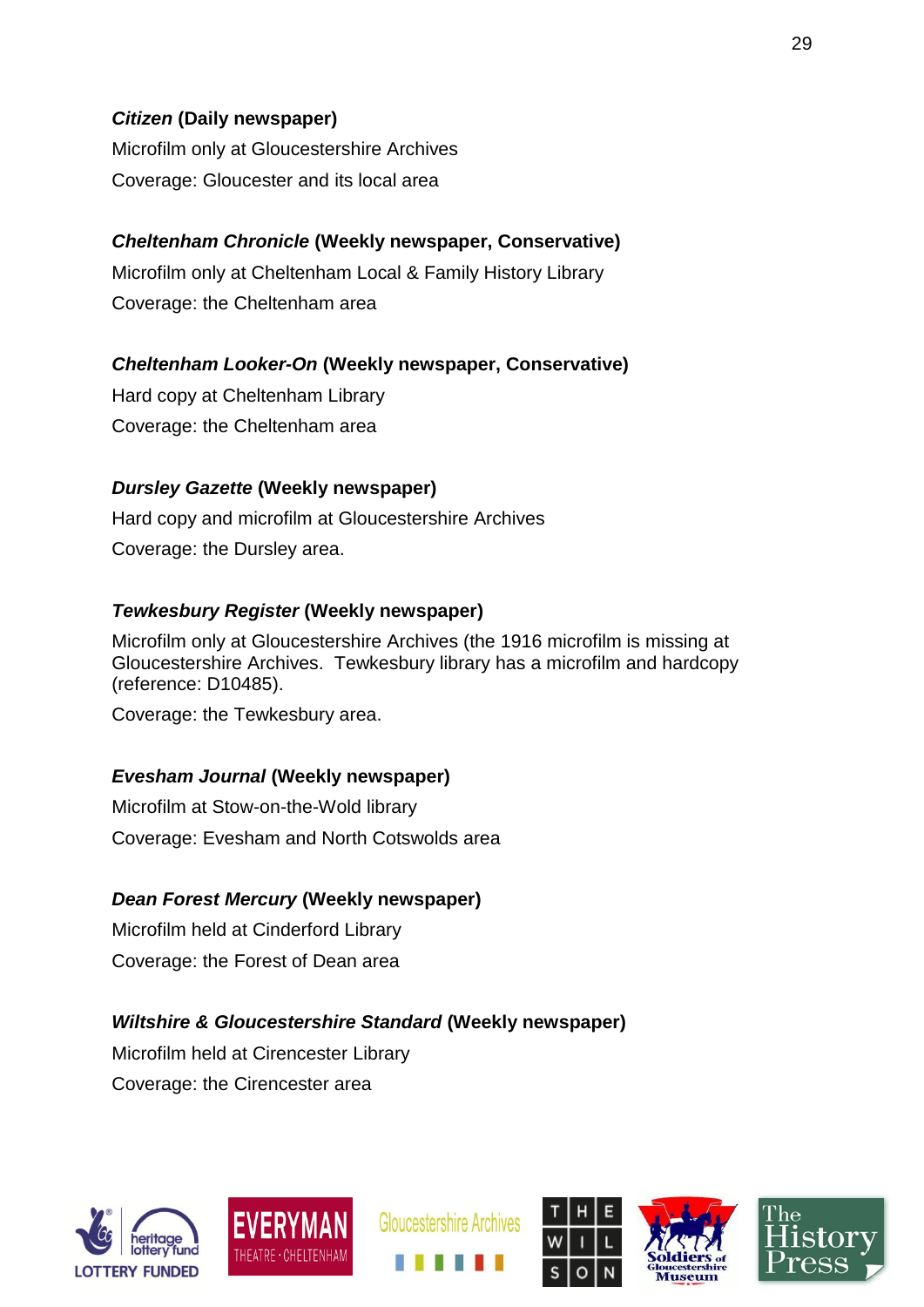*Stroud News* **(Weekly newspaper, Conservative)**

Microfilm held at Stroud Library Coverage: Stroud and its surrounding area

# **Appendix 2: WW1 Books held at Gloucestershire Archives relating to the Home Front**

# **Family history**

*Tracing your First World War Ancestors; A Guide for Family Historians* – Simon Fowler, (available at [Cheltenham Local & Family History Centre\)](http://www.gloucestershire.gov.uk/archives/article/109250/Cheltenham-Local-and-Family-History-Centre)

*First world war; essential guide to sources in the UK National Archives* – Ian Beckett, (GAL/E3/52206)

*Army Service Records of the First World War* – William Spencer (GAL/H1)

*Tracing your prisoner of war ancestors: the first world war* – Sarah Paterson, (GAL/H1/55519)

*Great war handbook; a guide for family historians and students of the conflict* – Geoff Bridger (GAL/H1/51806)

# **Agriculture**

*Rural life in England in the First World War* – Pamela Horn (GAL/F2/52672) *British agriculture in the First World War* – P.E Dewey (GAL/L3/55728GS) *Yeomen of the Cotswolds* – Eleanor Porter & Mary Abbott (GAL/F4)

# **Regimental history**

*Royal Gloucestershire Hussars* – Rollo Clifford (GAL/E3)

*Cap of Honour; 300 years of the Gloucestershire Regiment – David Scott Daniell* (GAL/E3/49985)

## **Memoirs – home front**

*From a Cotswold height* – John Henry Garrett, North Cotswolds at the time of the First World War (B511/45505)

*Country lad at heart* –George Rutter Growing up in Northwood Green at the time of the First World War (B615/47993)

*Parcel of time; a First World War childhood* – Richard Kennedy (B662/39467)









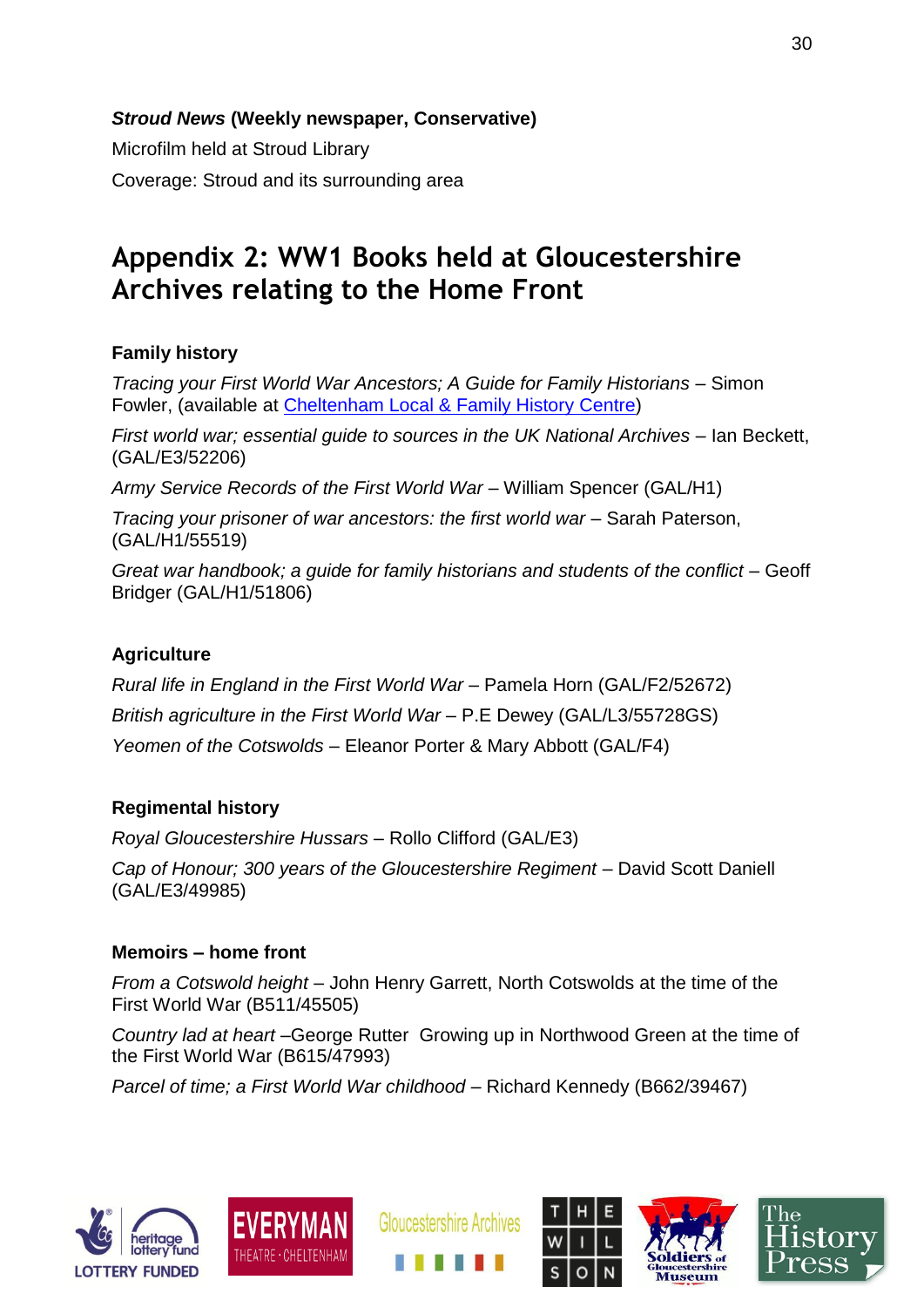## **Home Front**

*All quiet on the home front - an oral history of life in Britain during the First World War* – Richard Van Emden (GAL/L3/55729GS)

*Home front, 1914-1918: how Britain survived the Great War* – Ian Beckett (GAL/L3/55730GS)

*On her their lives depend: munitions workers in the Great War* – Angela Woollacott (GAL/L3/55727GS)

# **War memorials**

*Leaving all that was dear; Cheltenham and the Great War* – Joseph Devereux (GAL/L3/48210)

*Gloucestershire Village In The Great War; the Story Of Apperley And Deerhurst 1914 -1918* – Steve Miller (GAL/L3/49055)

*Lost generations; Old Cryptians killed during the Great War and Second World War –* Simon & Sarah Birch & Ray Pocock (GAL/L3/49969)

*Stow on the Wold War memorial* – Susan Brattin (GAL/L3/50058)

*Campden 1914 – 18; a tribute to the 487 men and women from Campden who served during the Great War, 1914–18* – Paul R.Hughes (GAL/L3/51125)

*Have many gone from here?; Pauntley's first world war memorial* (R230.3)

*Lechlade and the Great War 1914-18; an account of the village during the first World War and the stories behind the names on the war memorial* – Paul & Tessa Cobb (RR183.22)

*Mickleton soldiers of the Great War* – Neville Mellon (GAL/L3/49801)

*Officers died in the Great War 1914-1919* (Gloucestershire Regiment) (GAL/E3/47674)

*Soldiers died in the Great War, 1914-19* (Gloucestershire Regiment) (GAL/E3/45570)

*Lest ye forget, Stroud District and its part in the Great War 1914-1919* (GAL/L3/53802)

*Records of Upton St. Leonard's; containing Parish gleanings in Upton St. Leonard's and Letters from Upton St. Leonard's, together with other records of the parish (Include lists of Upton men who served in the Great War)* – A J Brewster (P347b PC 41/3)

*Remembering the Great War in Gloucestershire and Herefordshire* – Ray Westlake (B424/49293)

*Rural sacrifice; the war dead of Bisley, Eastcombe and Oakridge* (1914-1919) – Nick Thornicroft (R46.13)

*VC's of Gloucestershire and North Bristol* – Nick Thornicroft (GAL/G4/50020)

*Gloucestershire and North Bristol Soldiers on the Somme* – Nick Thornicroft (GAL/E3/50157)